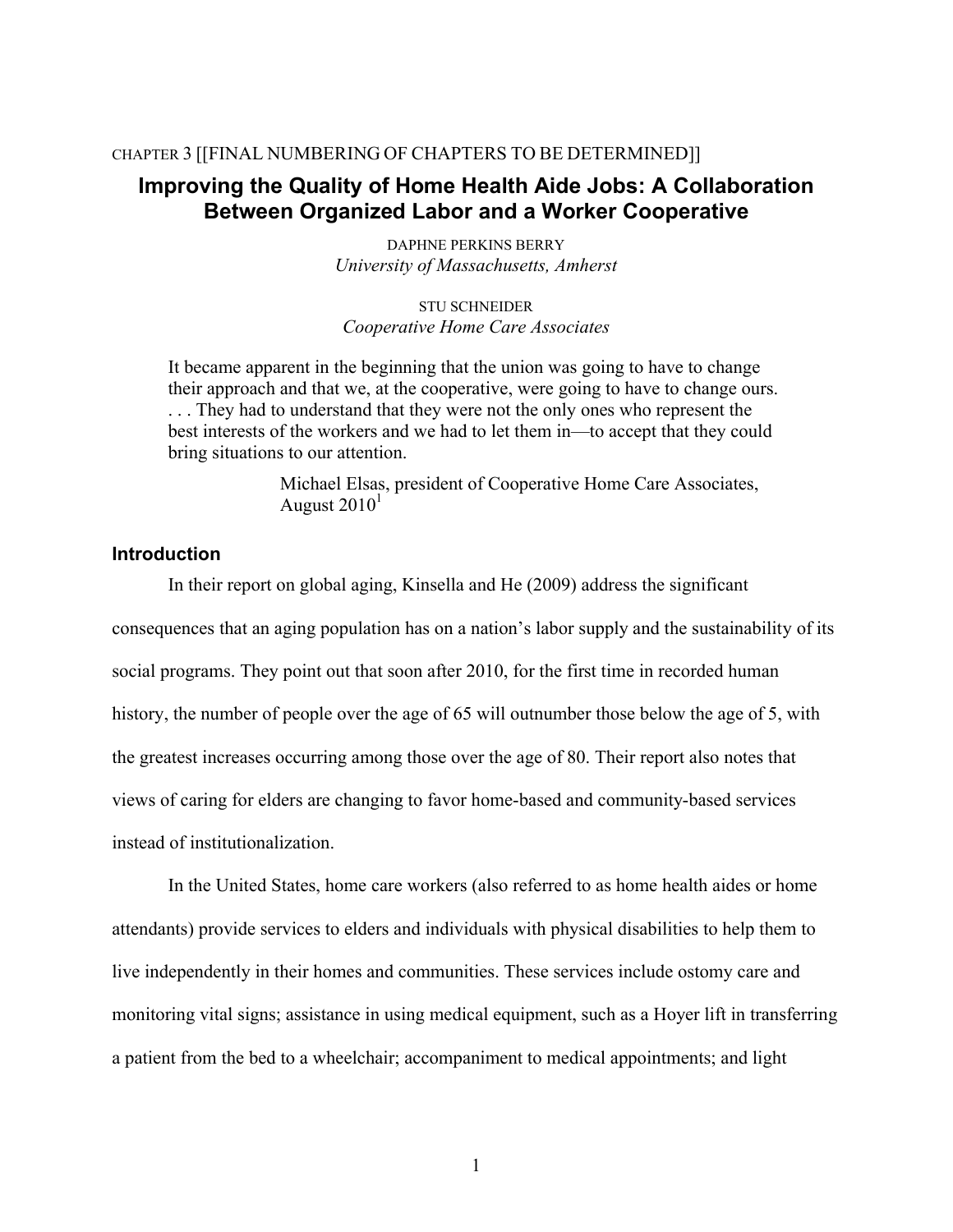housekeeping and preparation of meals. Without this essential support, many individuals who rely on a home care worker would require services from a nursing home.

According to the Paraprofessional Healthcare Institute  $(PHI)^2$ , between the years 2000 and 2030, the number of elders in the United States will increase by 104%, while the pool of women in the age group from which direct-care workers are usually drawn (ages 25 to 44), will increase by only 7%. Yet fewer women within this age cohort are pursuing jobs as home care workers. In the United States, home health aide jobs are characterized by poverty-level wages, part-time hours, minimal benefits such as health insurance or paid earned leave time, a high rate of occupational injury, limited opportunities for career advancement, and high turnover. Nationally, nearly 52% of all personal and home care aides reside in households with incomes less than 200% of the federal poverty line<sup>3</sup>, and annual turnover among these positions is estimated nationally at 60%. Dresser's study (2008) of work performed in the home (including home health aide work) examines the harsh working conditions and challenges to initiatives designed to improve the quality of jobs traditionally performed in the home by women for little or no pay. Dresser links the limited financial compensation associated with such work in the past to the poor wages earned by those—disproportionately minority women—who currently fulfill these responsibilities.

In 1985, in response to the poor quality of home health aide jobs, Cooperative Home Care Associates (CHCA) was created as a worker cooperative to model the implementation of innovative workforce and compensation practices in the sector. By improving the quality of home health aide jobs, CHCA developed the capacity to provide its clients (elders and individuals living with disabilities) with enhanced quality of services. In fulfilling this dual mission, CHCA has grown to become the nation's largest worker cooperative, with more than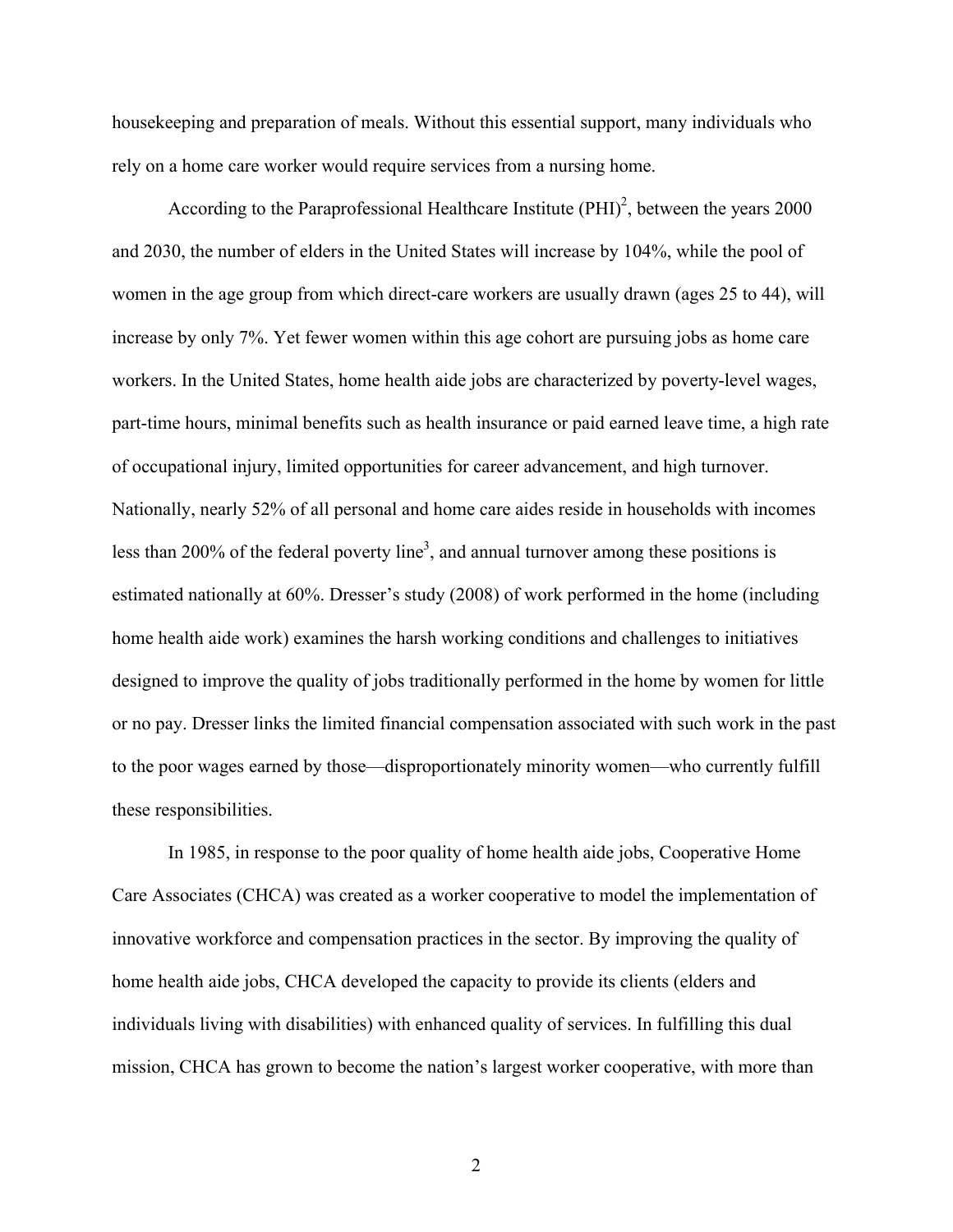\$40 million in annual revenues and 1,700 employees. CHCA also allocates 80% of annual revenue to the wages and benefits earned by its home care workers—including dividends to worker-owners and contributions to the 401(k) accounts of all employees in profitable years.

Interestingly, the worker-owners of CHCA are represented by the 1199SEIU, United Healthcare Workers East, an affiliate of the Service Employees International Union (SEIU), and referred to in this chapter as 1199SEIU. The union organizes home care workers to improve the quality of their jobs. This organizing work has catalyzed a significant expansion of 1199SEIU, which now represents 300,000 members and retirees in New York, Maryland, Massachusetts, and the District of Columbia. 1199SEIU's 70,000 home care workers belong to one of its largest and fastest-growing divisions. It advocates for higher wages and improved working conditions, educates and empowers workers to seek social and economic justice, and encourages its members to acquire greater knowledge and skill in the health care sector.

CHCA presents an interesting research case for examining in more depth the relationship between employee ownership and unions. Academics, labor, and business practitioners have documented tensions in these relationships, often related to the implementation of employee ownership without participation, but with reductions in employee compensation by firms experiencing financial challenges. In their study of employee-owned firms and unions, for example, Whyte and Blasi (1984) identified reactions of union leaders to the concept of employee ownership, ranging from indifference to hostility, and interest tempered by skepticism and ambivalence. Most studies exploring relationships between worker-owned enterprises and unions examine cases that involved the transfer of ownership through an employee stock ownership plan (ESOP). In these cases, ownership did not always provide employees with the right to participate in organizational decision making (Kruse and Blasi 1995; Logue and Yates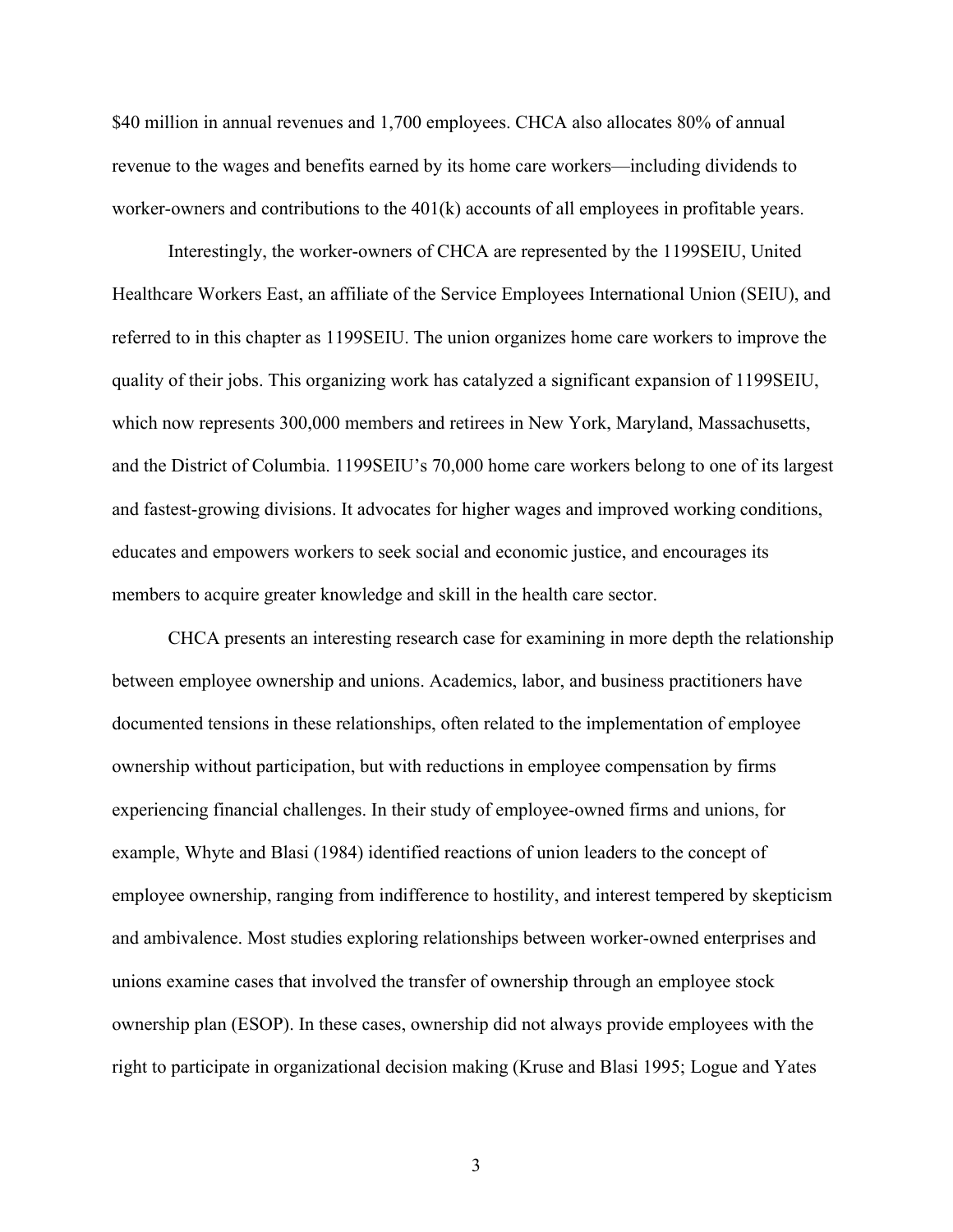2001; Whyte and Blasi 1984). Additionally, because many firms created ESOPs after experiencing severe financial difficulties, the decisions that managers and unions leaders made often included significant wage and benefit concessions from workers. Thus, workers often experience the implementation of ESOPs as preceding reductions in the quality of their jobs. However, Whyte and Blasi (1984:137) recognized that a union could "play an indispensable role, with management, in organizing and implementing quality of working life  $(QWL)^4$  or other participatory programs." Other studies (Addison and Belfield 2007; Bennett & Kaufman 2007; Freeman 2007) focused on the outcomes achieved by unions, citing enhancements in wages and benefits as well as worker voice (i.e., representation, participation in workplace decision making, and a mechanism for communicating with management and/or collective bargaining power). However, Bell (2006) notes potential similarities in the goals of certain employee-owned firms and unions despite different strategies used to achieve objectives.

In 2003, 1199SEIU organized CHCA's 1,600 home care workers, which provides an opportunity to study the evolution of the relationship between the two organizations into a successful partnership toward creating better jobs for CHCA's workers. Building on previous research on unions in worker-owned firms, we explore the role of a union in expanding opportunities for employees to participate in organizational decision making and develop the skills necessary to realize expanded opportunities relating to wealth, power, and personal development. The relationship between CHCA and 1199SEIU has also created the opportunity to explore these topics among a cohort of low-income African American and Latina women, who tend to be underexamined in the literature on employee ownership. Based on findings from this study, we propose areas of future research on the relationship between unions and worker ownership, employee participation, and improving the quality of home health aide jobs. We also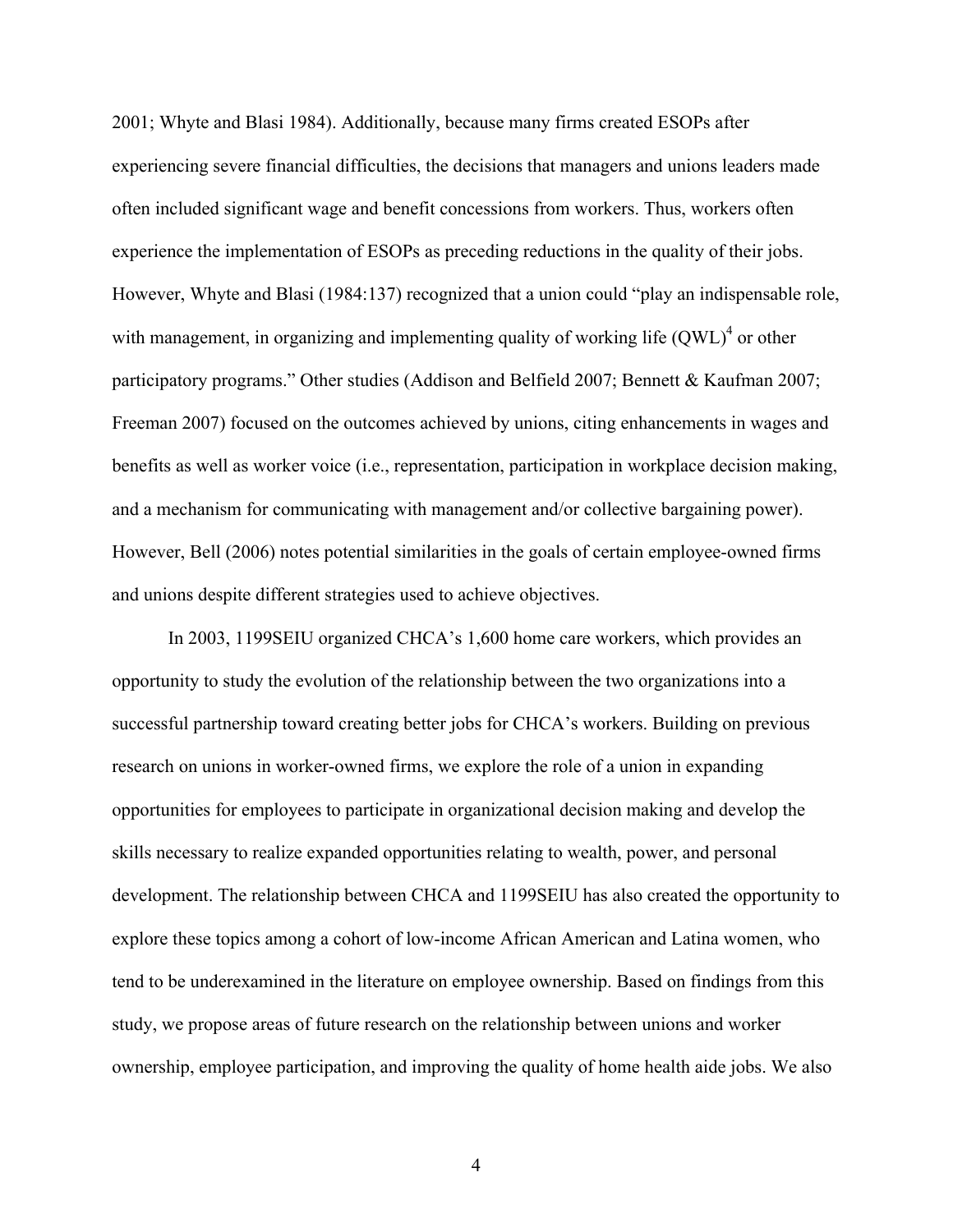suggest further exploring the role of unions in creating new opportunities for home care workers to pursue educational and career advancement.

We begin our study by reviewing the theory and research related to worker-owned firms and unions, as well as the history of the CHCA and 1199SEIU partnership. Next, through an indepth case study using qualitative and quantitative data, we examine key elements of the relationship between CHCA and 1199SEIU, highlighting the benefits of a close relationship between worker-owners within the home care industry and their union.

# **Employee-Owned Firms and Unions**

Academics and practitioners have often focused on whether there is a real or perceived *need* for unions in employee-owned firms. Whyte and Blasi's (1984) study of unions and worker-owned companies examined various circumstances in which firms became employee owned, various types of ownership, and a range of relationships and outcomes in different business, financial, legal, and industry environments. In many cases, union support of employee ownership came with buyouts in exchange for saving jobs. In many of these cases, ownership was accompanied not by meaningful participation in organizational decision making but by reductions in pay and benefits. Negotiating contracts aimed at protecting the jobs with stock that conferred different types of voting rights presented union leaders with difficult problems. As unions experienced both successes and failures regarding quality jobs and participation in workplace decisions, they developed both negative and positive attitudes toward employee ownership. Examining whether workers in such companies would still need a union, Whyte and Blasi (1984) found that some did feel in need of representation. And despite persistent struggles in relationships between unions and employee-owned firms, the study noted interest by some union leaders in alternative management structures, but this was not supported by policy initiatives. Whyte and Blasi (1984:137) foresaw "a major role for unions in employee-owned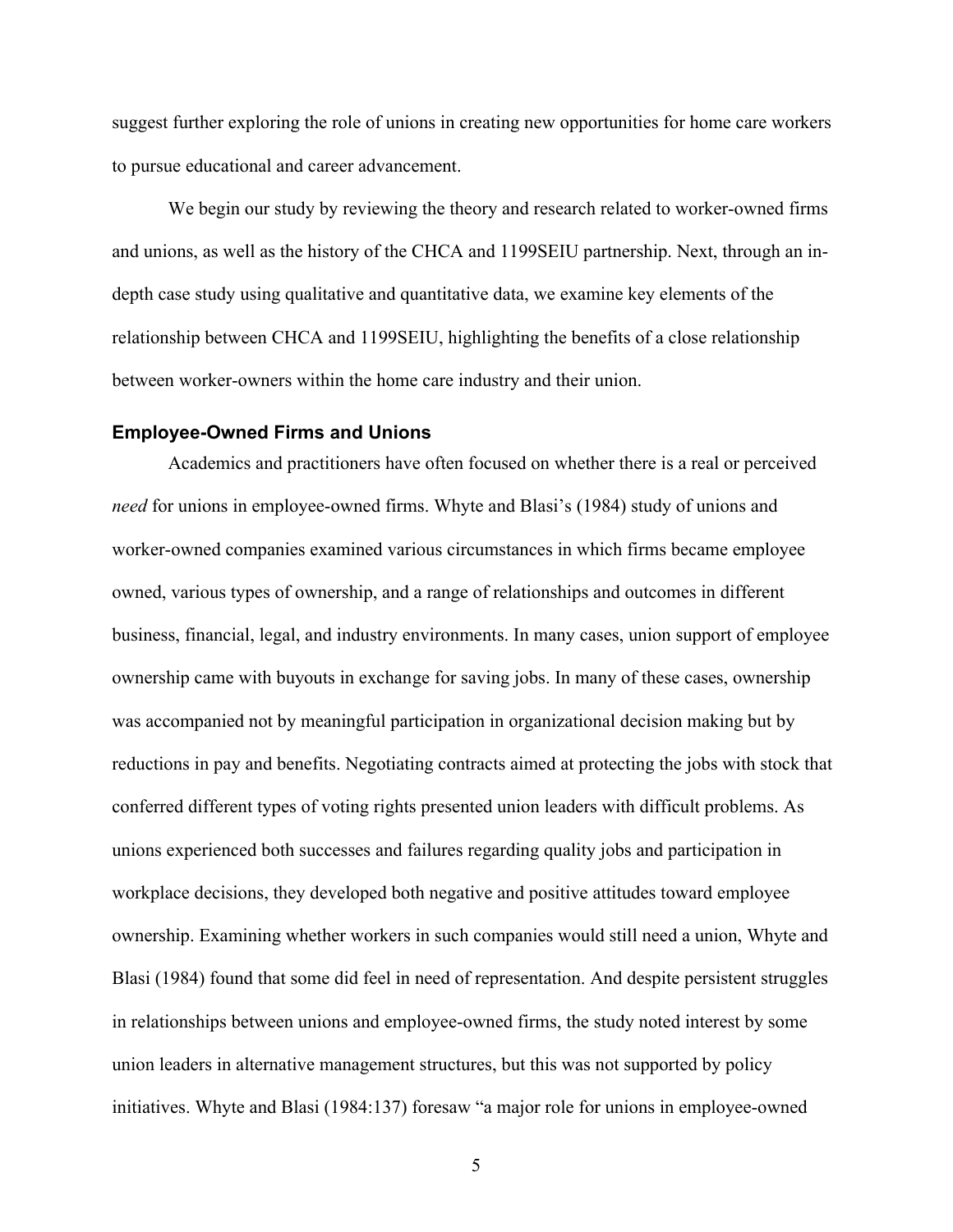firms" with union support of participatory decision making in QWL and other programs vital, even in cases in which management has an interest in worker participation.

In another study, which includes a review of research on employee ownership, employee attitudes, and firm performance, Kruse and Blasi (1995) assessed attitudes toward unions in employee-owned firms. Although the firms studied were primarily conversions to employee ownership through buyouts, Kruse and Blasi found that although results varied, several of the studies also indicated an increase in perceived need for union representation. For example, in one study with a sample of 38 nonmanagerial union workers in a firm that had been recently purchased by its employees, Long (1977) reported favorable views of union–management cooperation. More specifically, this study focused on the perceived fear that employee ownership might reduce the allegiance of workers to their union. Exploring the potential of a situation of worker-owners bargaining with themselves, Long noted that "the fundamental conflict of interests between labour and capital on which many labour theorists have based the need for labour unions would seem to disappear" (1977:238). He also noted, however, that some theorists criticize such an argument as simplistic and as failing to fully consider the complexities of different situations. Long found that more than 82% of employees surveyed felt that there was no reason the union and the owners could not work well together, while a few respondents (less than 30%) thought it difficult to be loyal to a union and to the employee-owned company, and even fewer perceived dissimilar goals between the two groups. In other words, although most felt that they would be treated fairly without a union, they thought that having a union would pose no divided loyalty problems and, overall, preferred one.

Long's speculation regarding the need for a union, particularly where employee ownership and control are involved, has been examined in other studies. Logue and Yates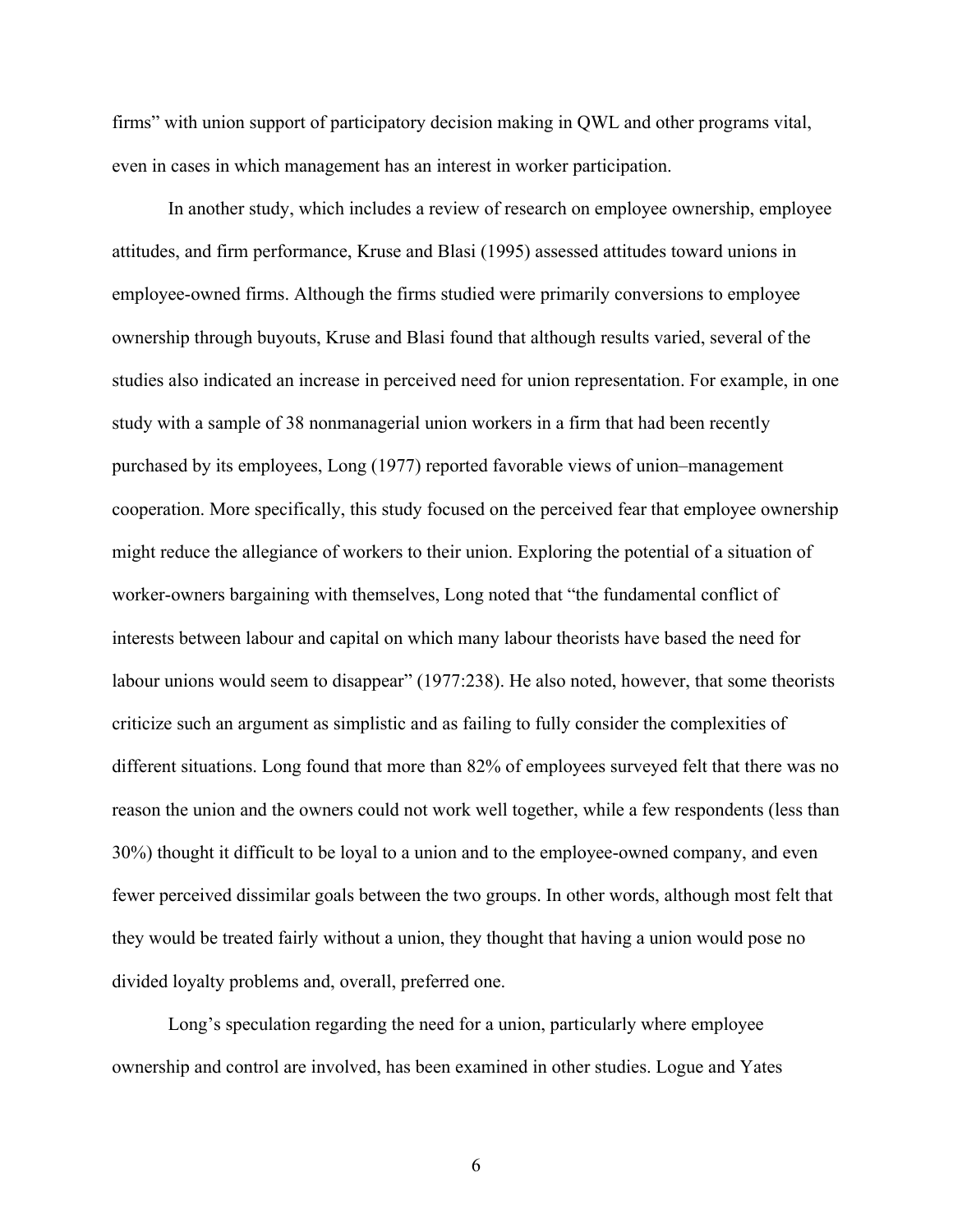(2001), for example, addressed the notion that it would be difficult to conceptualize how a union, established to oppose and bargain with firm owners, could represent workers who were also owners. Like others mentioned earlier in this chapter, they noted tensions rooted in past experiences but concluded that many current union leaders recognize a place for unions in the world of employee-owned firms as unions seek to unionize workers in organizations that, citing an AFL-CIO director, see the "high road of mutual support and block the low road to the sweatshop"  $(2001:112)^5$ 

Turning to other recent research on what unions bring to workers of a firm, Addison and Belfield's (2007) study of a range of voice mechanisms reveals conflicting evidence about the levels of voice among union and non-union workplaces. More specifically, they note that research performed in the United States and other countries indicates that reports of the effects of union voice in firms depends on the measures of voice examined, the measure of productivity or profitability, and the focus on collective- or individual-level effects. In addition, a focused look at studies from the United Kingdom provides empirical results across union and non-union workplaces that indicate greater voice in both unionized and non-unionized workplaces.. Addison and Belfield's (2007) study does, however, identify key aspects of voice for unions, including participation in various workgroups; input into grievance procedures; communication with management regarding pay, training, and promotion; management understanding of family issues; and worker input in company decisions on work practices.

In two related studies, Freeman (2007) and Bennett and Kaufman (2007) conducted a reassessment of the research of Freeman and Rodgers' *What Do Unions Do?*, which was published in 1984 and examined the economic, political, and social effects of unions on workplaces and on society. The more recent text re-examines the assessments and conclusions of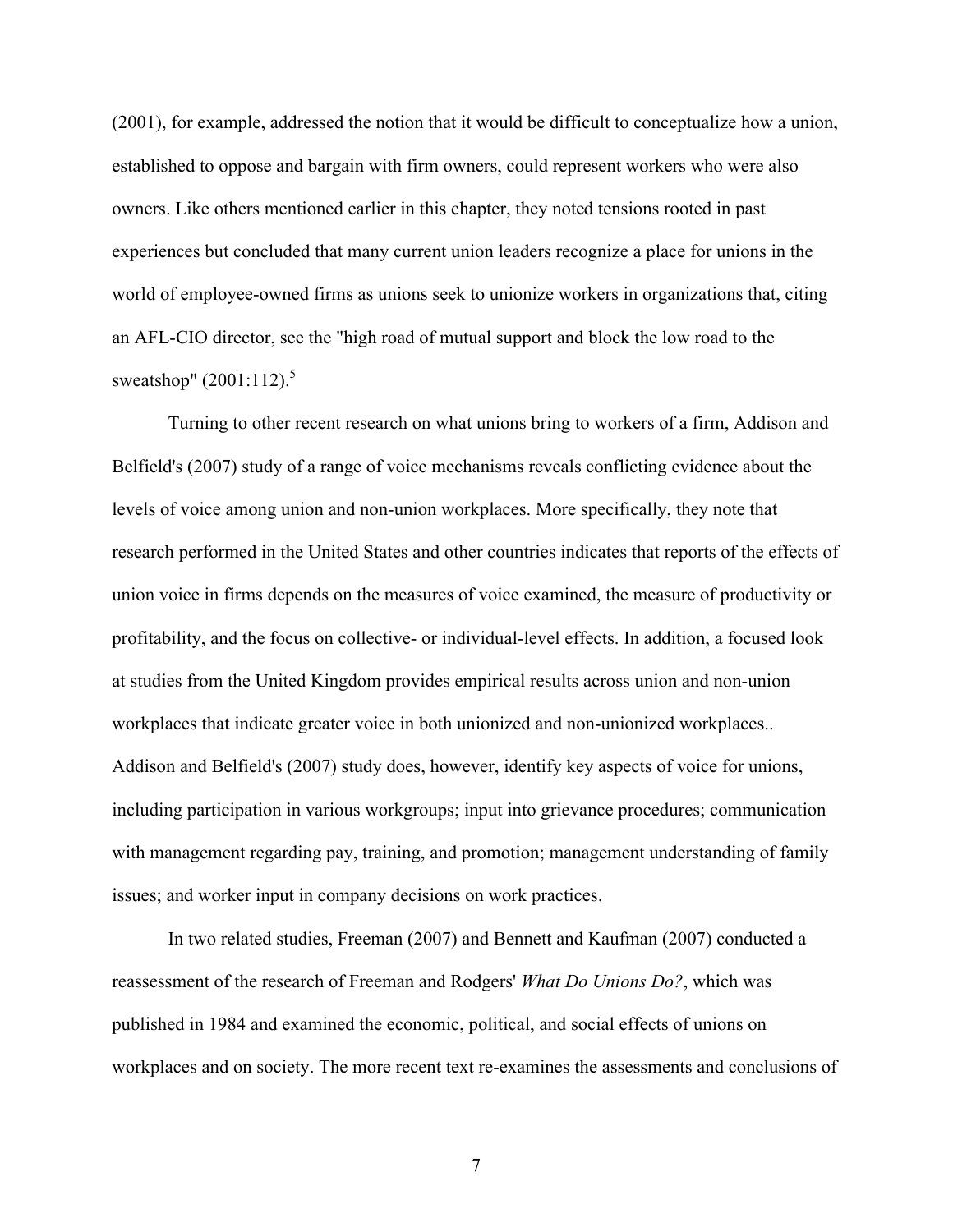earlier research. Both Freeman's (2007) and Bennett and Kaufman's (2007) studies identify themes in the original text related to unions and benefits (or detriments) to workers or business output in general (not specific to worker-owned companies). Referencing attention in the original text to the effects of democratization of the workplace, Freeman (2007) reminds us that collective bargaining requires the efforts of at least two participants and that management's response to worker voice is critical in determining the outcomes. Like Whyte and Blasi (1984), Freeman (2007) notes that even in firms with mechanisms to facilitate worker participation, those who are represented by a union have a greater ability to influence outcomes because voice without power is often ignored by senior management in organizations. Freeman also highlighted subsequent work (Freeman and Rogers 1999) related to union-facilitated employee voice in which workers can participate in workplace decisions via various workgroups or committees. Bennett and Kaufman (2007:4) highlight both negative and positive effects of unions emphasizing that for the latter to occur, a "spirit of cooperation and mutual gain" must exist. Finally, Kaufman's (2007) assessment that the primary economic functions for unions in the workplace also include those of increasing worker involvement in workplace practices, and of protecting them from managerial abuse and substandard wages and working conditions.

These studies draw attention to several topics that we encounter in our study of CHCA and 1199SEIU. Kruse and Blasi's (1995) review highlighted no decrease in the perceived need for a union after employees became owners due to a buyout, and in some cases, an increase in the perceived need for union efforts. Logue and Yates (2001) recognized that despite skepticism about the ability to collaborate successfully, "high-road" employers and unions shared some common goals and values. Addison and Belfield's (2007) attention to the multiple meanings and outcomes of worker voice draw attention to the environment in which voice is operative.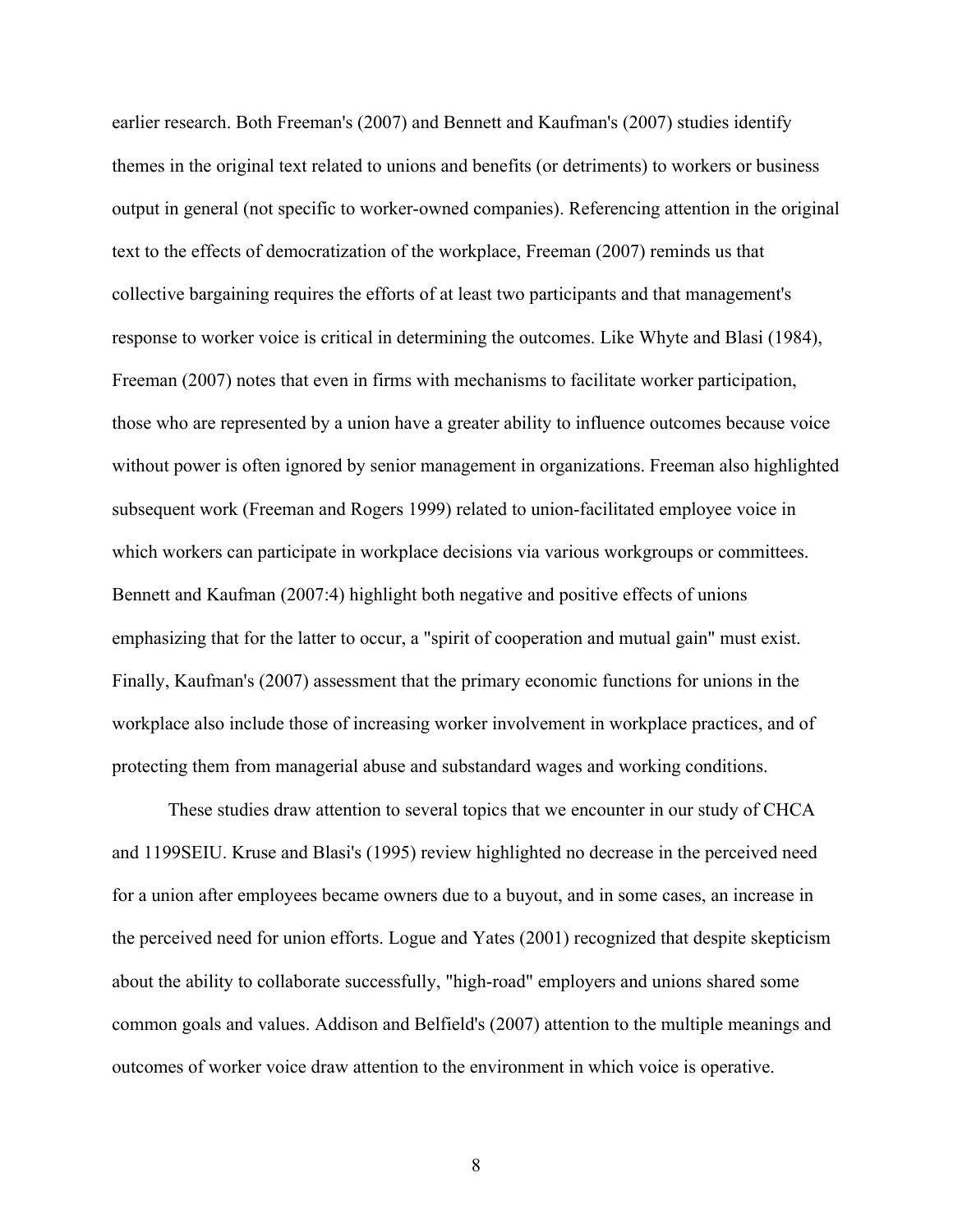Freeman's (2007) and Bennett and Kaufman's (2007) emphasis on the critical importance of management response and Kaufman's (2007) highlighting that the primary function of unions is to increase participation are, as we will see later in this chapter, also significant for this study. Finally, Whyte and Blasi's (1984) big-picture study reiterates these findings and highlights gaps in research in which the current study of CHCA and 1199SEIU might be placed.

Hence, prior research on firms in which worker participation was not a desired outcome focuses on a decidedly challenging environment for a union to improve the quality of jobs for its members. However, in our setting, the value placed on augmenting the voice of workers by both a union and the ideologically driven founders of a cooperative represents a situation characterized by space for conversations and the development of strategies for achieving critical, common goals. Therefore, we might expect this to be a productive setting for a positive relationship between employee ownership and unions. Our case study also examines more closely the role of a union in organizing a worker-owned cooperative operating within an industry characterized by low-paying jobs and employing a large workforce of minority women—a group with historically limited access to quality jobs or democratic workplaces. We identify areas of tensions between the organizations as well as key strategies and structures that have shaped their collaboration and cooperation. Our research also highlights the motivations of both organizations as they pursue different strategies for achieving similar goals, which include securing quality jobs for workers and their participation in organizational decision making.

# **CHCA and 1199SEIU**

#### *Cooperative Home Care Associates*

In 1985, Rick Surpin and Peggy Powell co-founded CHCA as a worker cooperative to provide quality home health aide jobs to low-income South Bronx residents and to improve the quality of these jobs (Inserra, Conway, and Rodat 2002). One of the primary ways CHCA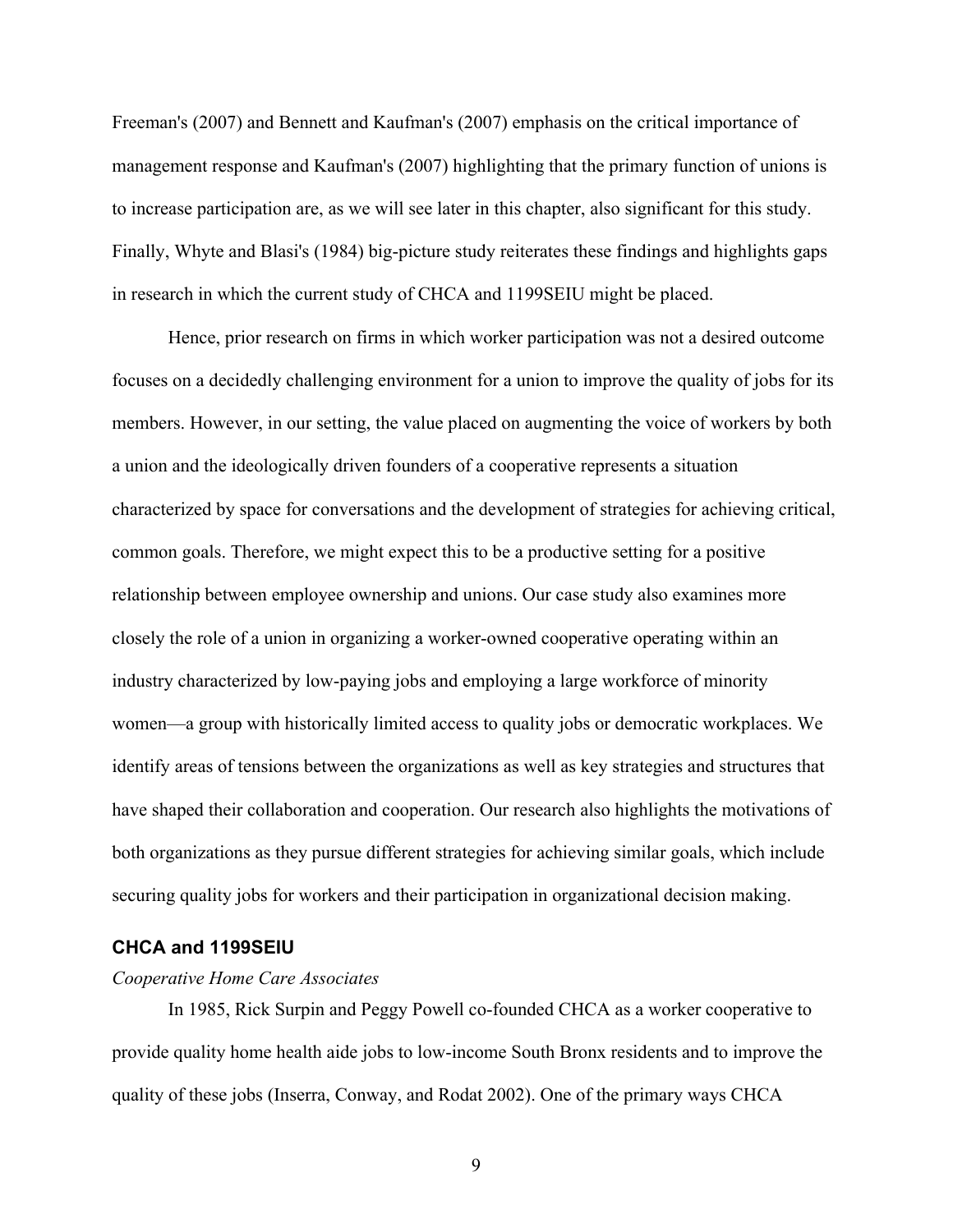attempted to achieve this goal was through the development of a four-week home health aide training program in 1987, which currently helps 400 low-income New York City residents each year to earn the credentials needed to work in New York State as both personal care assistants and home health aides. While earning home health aide certification in New York State requires only 75 hours of training, CHCA believes that more time is necessary for individuals to learn the many critical clinical and interpersonal skills involved in providing client with quality services. In 2009, the year before enrolling in this training, 66% of participants in CHCA's training program earned less than \$5,000 per year, 53% lacked a high school or general equivalency degree, and 60% were immigrants to the United States (including those born in Puerto Rico).

CHCA directly employs most graduates from its training program in home health aide positions and provides them with the following retention-support services:

- A guaranteed hours program (implemented in 1993), which provides home care workers who have been employed at CHCA for at least three years with pay for working at least 30 hours each week, regardless of their actual schedule, as long as they do not refuse any client assignment.
- A peer mentor program (implemented in 2003) through which six experienced home care workers received promotions to full-time administrative staff members who now assist new training program graduates in successful transition to employment.
- Coaching supervision (fully implemented in 2008), where supervisors at CHCA use a nonpunitive management approach to help employees address problems while ensuring accountability for their decisions.

After working at CHCA for three months, employees attend a three-hour workshop about purchasing an ownership stake in the cooperative. This workshop begins with a brief history of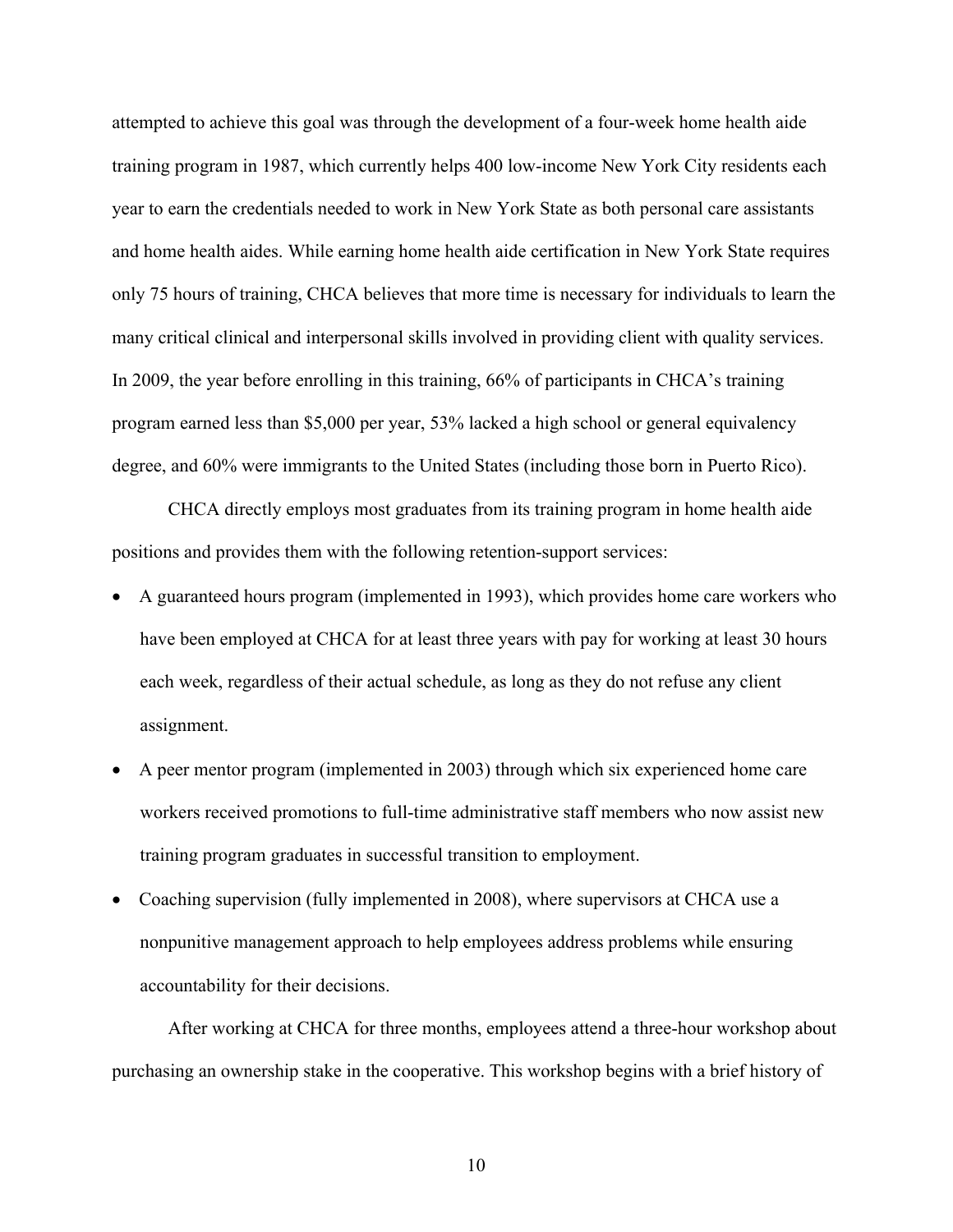cooperation and cooperatives within an economic context before describing the process of accumulating equity within CHCA. Specifically, employees who opt to become worker-owners authorize deductions totaling \$50 from their paychecks as a down payment toward a \$1,000 share of stock in the cooperative. CHCA then loans the employee the remaining amount, which is repaid through small weekly payroll deductions. The ownership stake provides the worker with all rights, privileges, and responsibilities of worker ownership, including one vote in elections for 8 of 13 members on the cooperative's board of directors. After working for one year at CHCA, worker-owners are eligible to be nominated as candidates in elections to the cooperative's board of directors.

Similarly, after working at CHCA for three months, all home care workers become union members and have weekly dues of 1.2% of their earnings deducted from their paychecks. As union members, all home health aides currently receive an individual health insurance benefit, with no required contribution, through a Taft-Hartley plan administered by 1199SEIU. When needed, they also receive support from a union organizer assigned by 1199SEIU to CHCA, who advocates for grievances, and are represented by eight home care workers selected as union delegates. After one year of union membership, the 1199SEIU Bill Michelson Homecare Education Fund (hereafter referred to as the education fund) defrays the cost of CHCA home care workers to attend specific classes or earn additional credentials in the health care sector.

#### *1199SEIU and Industry Context*

Since its creation in 1935, 1199SEIU has grown to represent more than 300,000 members and retirees including nurses, social workers, those working in mental health and substance clinics, nursing home workers, and home care workers. In addition to higher wages and improved working conditions, 1199SEIU advocates for job security, health insurance, childcare services, and pensions for its members. In addition, through its grievance process, the union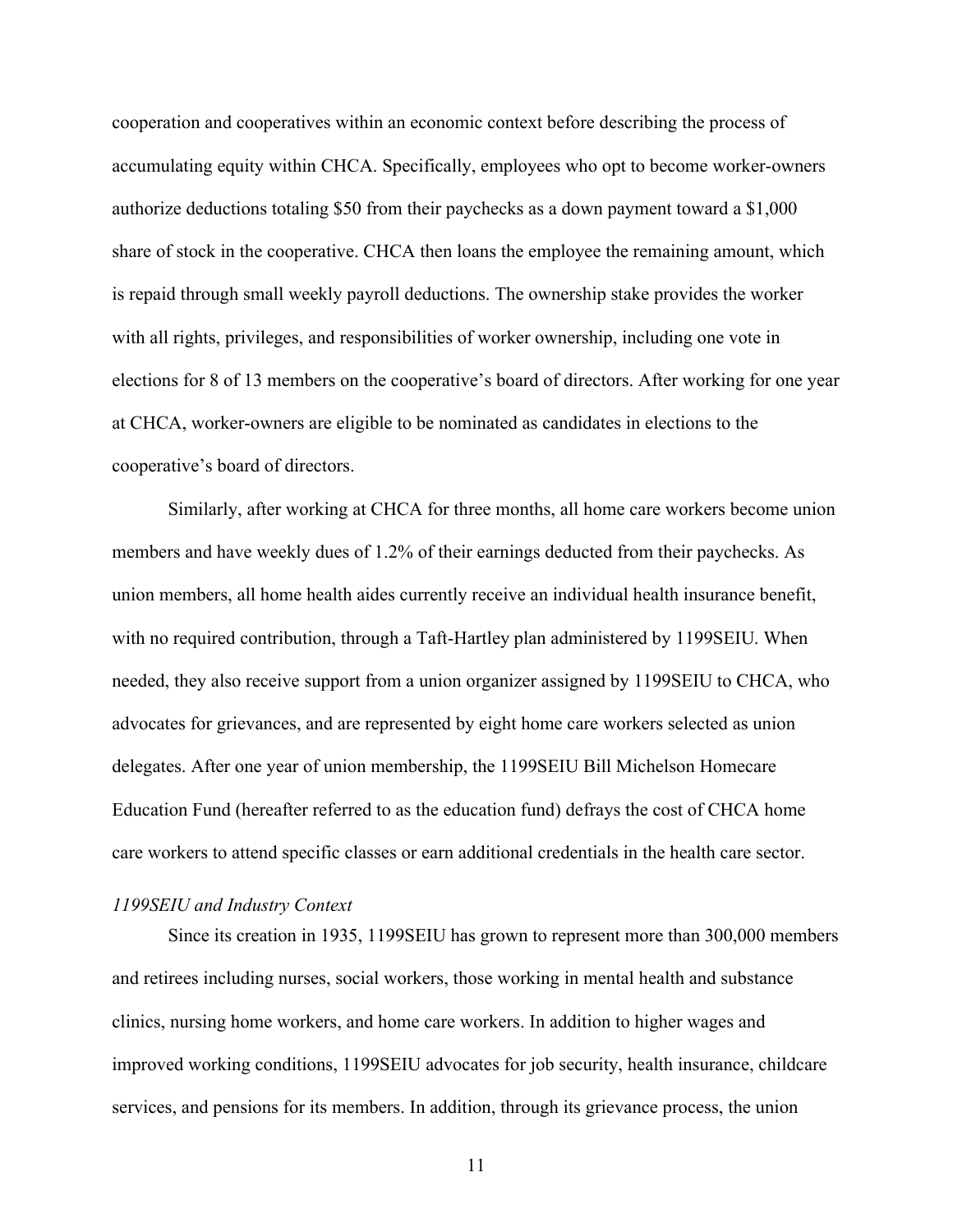helps home care workers who have been unfairly discharged or disciplined by their employers and those who may have experienced discrimination. Within the home health aide industry, strong union representation has proven an effective strategy for improving the quality of home care jobs. Due in part to advocacy efforts by 1199SEIU, the City of New York enacted a living wage law in 2002, which today ensures that home care workers who are paid by contracts administered by New York City receive an hourly base wage of \$10—regardless of their employer.

Home care workers in New York City receive different titles and levels of compensation depending on the funding source from which they are paid to provide services for a particular client. Home care workers who are paid with Medicaid funds administered by the City of New York are called home attendants and receive an hourly base pay of \$10. Other home care workers in New York City ,who are paid from other public programs, are called personal care assistants or home health aides, and they earn an hourly base wage that rarely exceeds \$8.50. In 2007, Cooperative Home Care Associates received a contract from the City of New York to provide 400 Bronx residents with home care services and began hiring home attendants in July 2008. Currently, CHCA employs 350 home attendants and 1,250 home health aides, and both groups of home care workers are represented by 1199SEIU.

## *Previous Collaborations*

CHCA began collaborating with 1199SEIU in 1987—just two years after CHCA's incorporation—as the union began a campaign to increase the wages of one type of home care worker (referred to as "home attendant"). CHCA's senior managers encouraged its workerowners to support this effort by attending rallies and volunteering their time. Since CHCA only employed one other type of home care worker (referred to as "home health aide") at the time, worker-owners realized that 1199SEIU's effort would not increase their own compensation as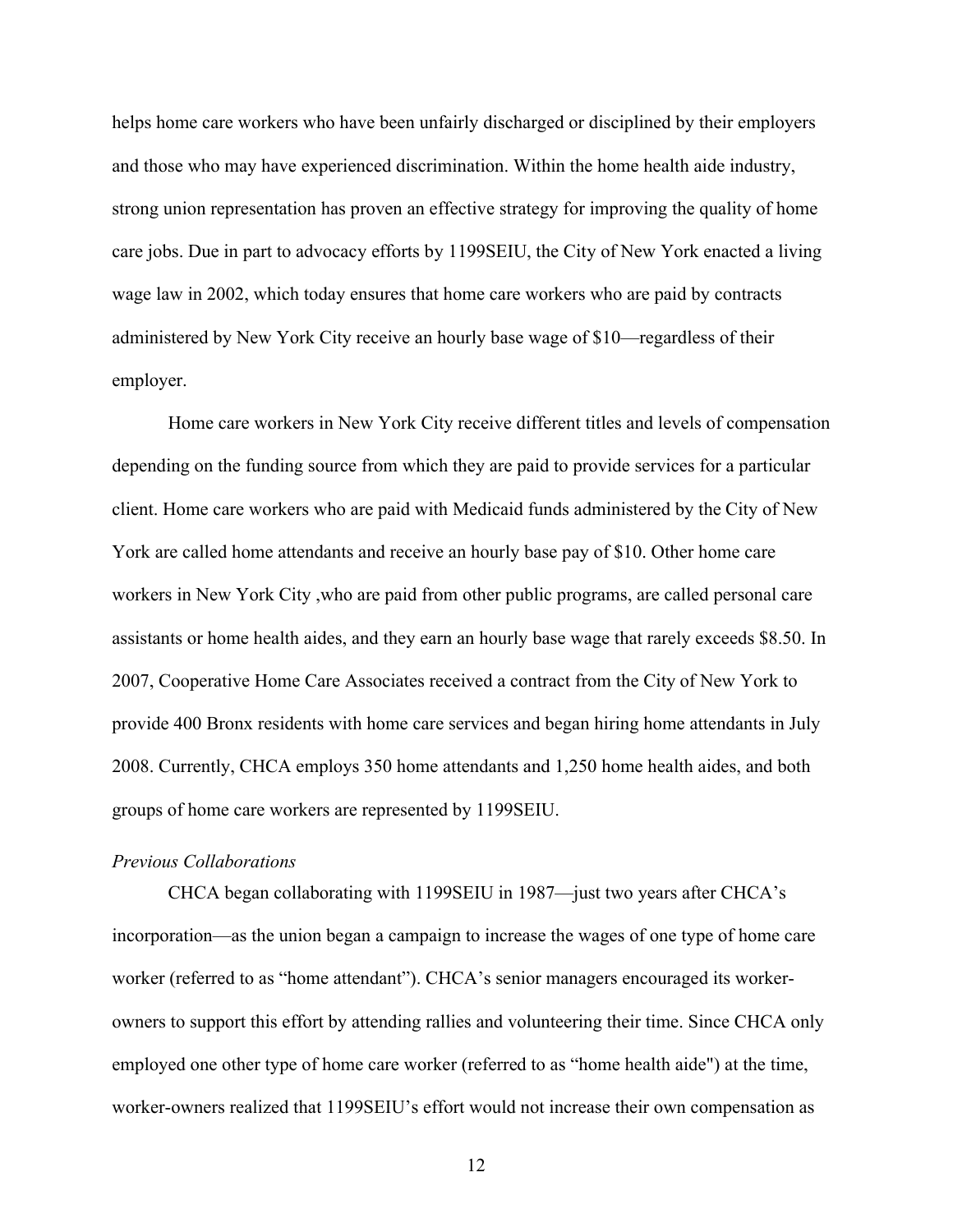home health aides. However, a small group of home health aides from CHCA volunteered with 1199SEIU to support the general principle that home care workers deserved greater compensation. Ultimately, 1199SEIU's efforts resulted in home attendants receiving an increase in wages and benefits that totaled 42% during a three-year period (Inserra, Conway, and Rodat 2002).

CHCA's initial collaboration with 1199SEIU continued in 1989, when the union provided representatives to serve on a New York City Home Care Workgroup, which was organized by CHCA staff. The workgroup conducted research about job quality for home health aides and recommended providing higher reimbursement rates for home care services as a strategy for improving New York State's home care system. This effort contributed to New York State (through its Medicaid program) providing home care employers with a labor market adjustment determined by the wages and benefits provided to home health aides. However, although the specific amount of the funds received by home care agencies was determined by their labor costs, New York State did not require that this money be used to increase the compensation earned by home care workers. CHCA was one of the few employers in the sector to use the funds received from this source to increase the compensation of its home health aides (Inserra, Conway, and Rodat 2002).

Until 2001, 1199SEIU focused its efforts within New York City's home care industry on organizing only home attendants, but then began planning a campaign to unionize home health aide employers. After learning of the union's goals, CHCA's senior managers initiated conversations with home care workers in leadership positions at the cooperative about the benefits of formally collaborating with 1199SEIU. These conversations helped CHCA's home health aides understand 1199SEIU's role in advocating for New York City's living wage law,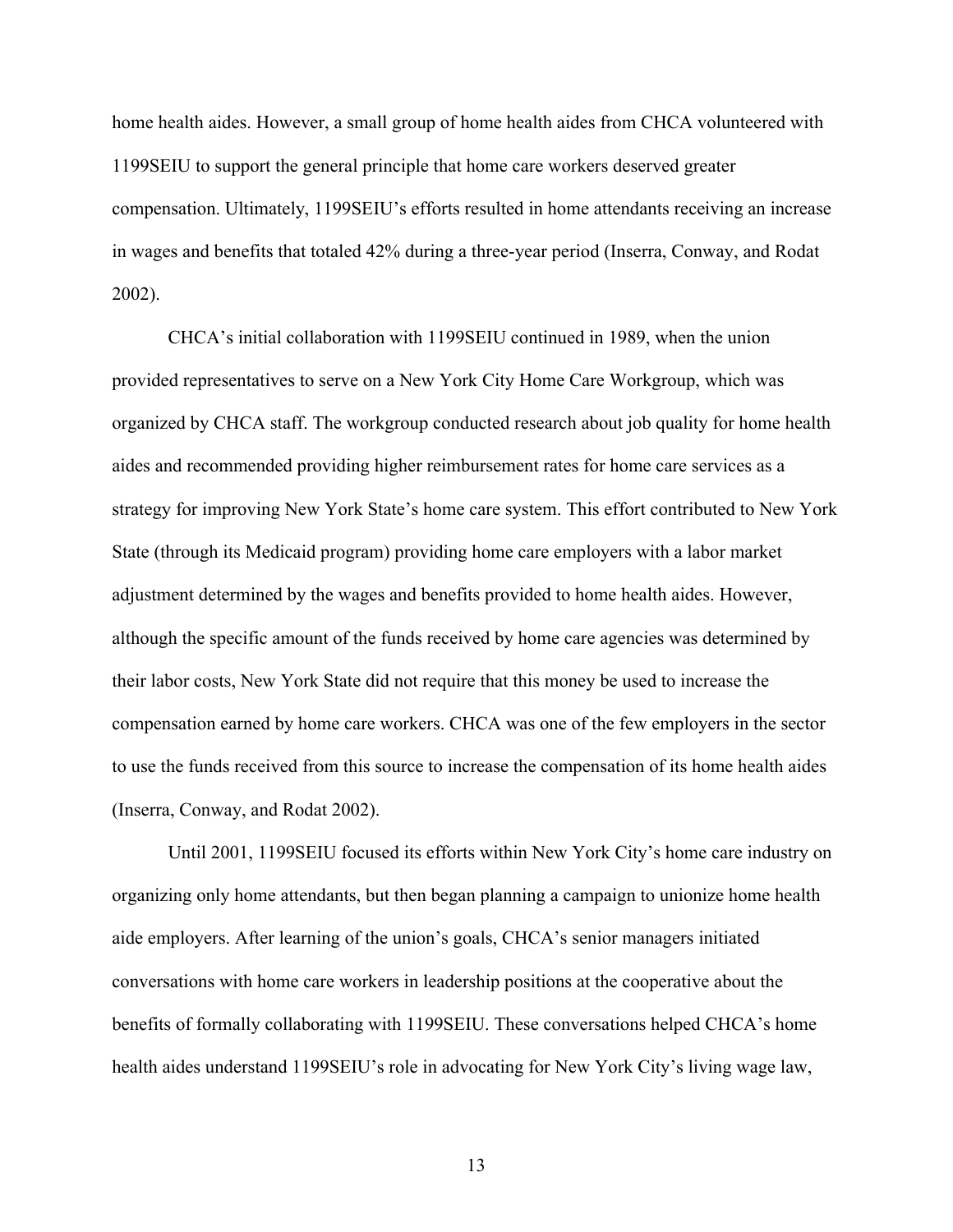which increased the hourly base wage of home attendants to \$10. As a result of these conversations, 1199SEIU negotiated a card-check neutrality agreement with CHCA before organizing its home care workers. This allowed CHCA's home care workers to vote on the question of unionization by signing an authorization card instead of participating in a lengthy ballot process. In 2003, CHCA's home health aides officially voted to unionize through 1199SEIU.

The literature on employee ownership and unions suggests the need for further exploration of collaborations between employee-owners and unions. We capitalize on 1199SEIU's recent unionization of CHCA to conduct an empirical examination of the impact on the quality of jobs for low-income home health aides. The evidence presented in this section reveals the potential for employee-owners and unions to collaborate effectively in achieving their common goals and that employee-owners were amenable to union representation. It is also important to note that CHCA viewed 1199SEIU's organizing of its home care workers as another key strategy to achieve its mission of creating quality jobs for its 1,250 home health aides, especially given the union's success in increasing the wages for home attendants. We now present our detailed analysis of the relationship between CHCA and the 1199SEIU.

#### **Methodology**

To examine the collaboration between CHCA and 1199SEIU in more depth and explore the related issues of home care worker compensation, participation, and other dynamics of the partnership, we used qualitative and quantitative data collection methods. Through interviews, observation, a survey, and archival data, we first collected background and contextual data. We then solicited the perspectives of home care workers and administrative personnel at both the cooperative and the union. The first co-author of this chapter conducted seven 45-minute, openended and semi-structured interviews with administrative staff from CHCA and 1199SEIU,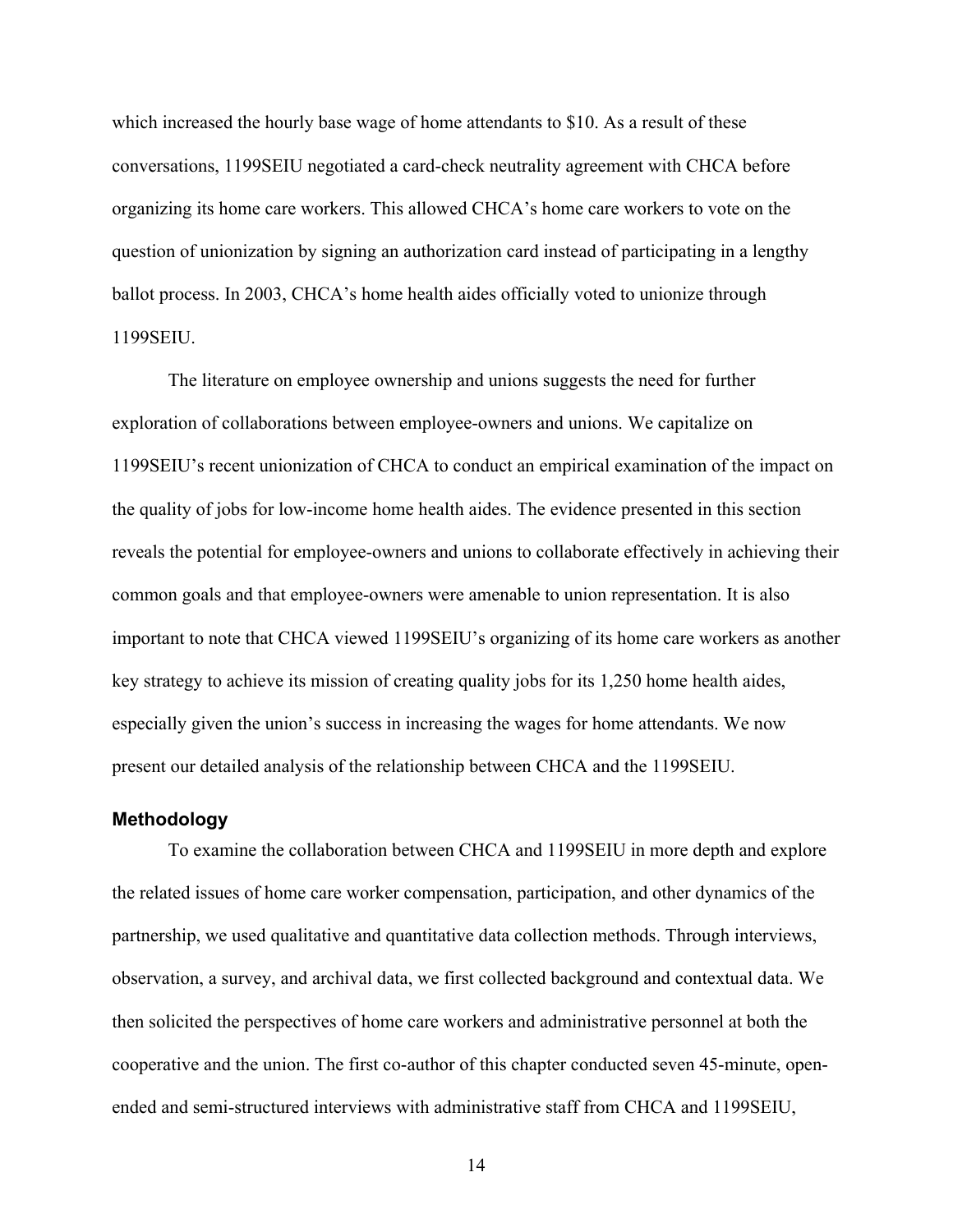including CHCA's president, the union organizer assigned by 1199SEIU to CHCA, organizationally active home care workers who are also owners of the cooperative, and members of 1199SEIU. Based on this work, the second co-author conducted a 15-minute focus group with five additional home care workers and one former home care worker promoted to a full-time administrative position. These conversations focused on 1199SEIU's role in encouraging participation in organizational decision making and pursuing continuing education opportunities.

The first co-author also participated in over 40 hours of observation in four regional meeting/information sessions (home care worker information dissemination, participation, and feedback sessions), two Labor/Management Committee (LMC) meetings, and two 1199SEIU home care worker support sessions. The second co-author serves on CHCA's management team and on the LMC created between the cooperative and 1199SEIU. Information from several documents prepared as part of his work output was also analyzed for this paper. These documents included reports and presentations about CHCA's initial experiences following 1199SEIU's unionization of its home health aides, CHCA's workforce development practices, the LMC's work, and home care worker participation in organizational decision making. Both co-authors also reviewed data from 1199SEIU's Homecare Education Fund about the participation of CHCA home care workers in pursuing opportunities for continuing education.

Finally, to examine the attitudes of a larger sample of CHCA's home health aides, we used data collected from a survey originally designed to examine the effects of ownership and participatory decision making on outcomes for home health aide workers and, by extension, their clients<sup>6</sup>. For this chapter, we included a question asking whether membership in the union had impacted the quality of a home health aide's job. Our overall collection effort extended for 18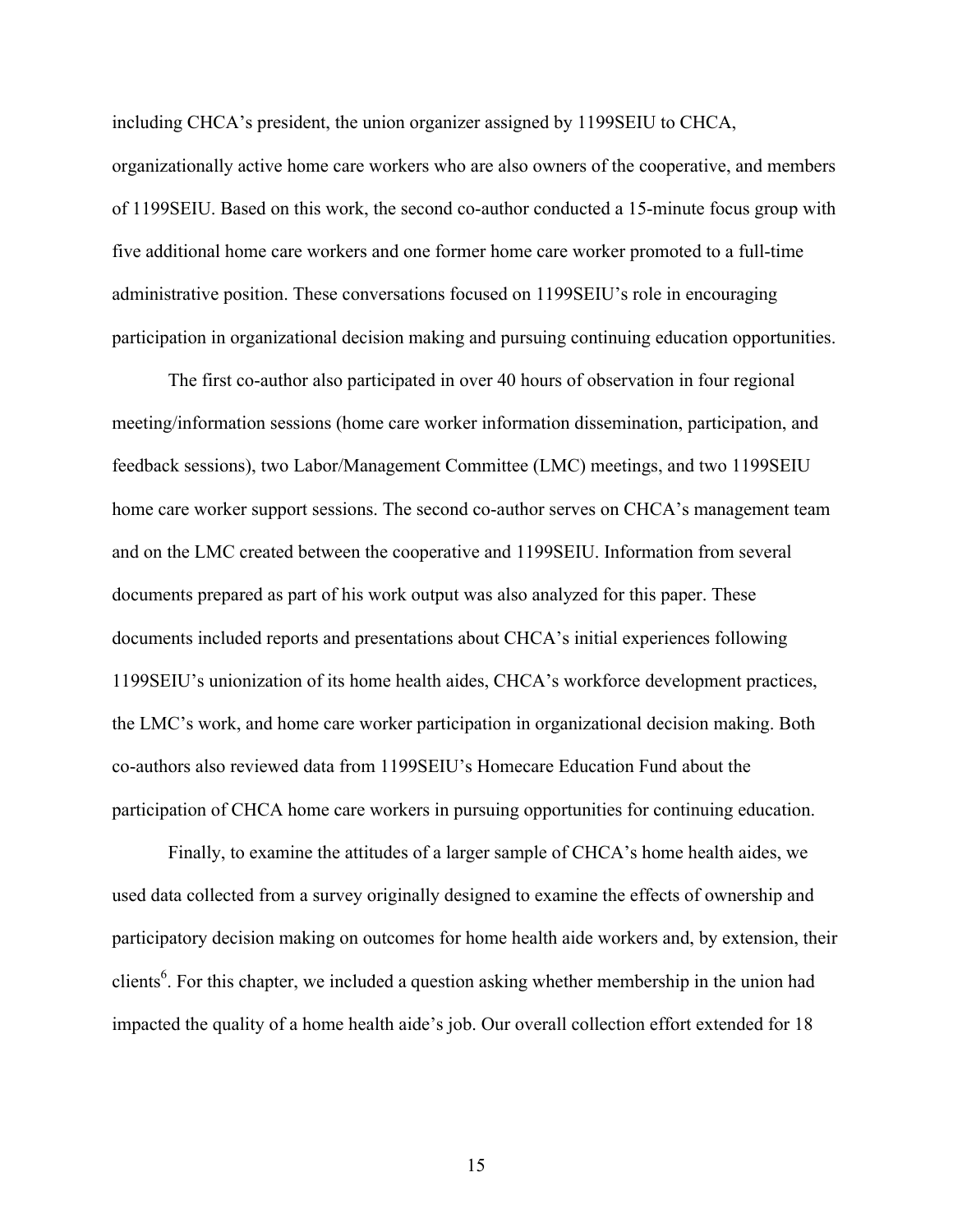months, with a focused period of 6 months, to generate much of the data presented in this chapter.

#### **Data and Findings**

In this section, we present the results of our research. In Table 1, we summarize key topics addressed by respondents through participant observation, interviews, and survey data. The primary, recurrent themes from all sources included support and representation received from 1199SEIU, grievances, the education benefit administered by 1199SEIU, home health aide participation in organizational decision making, and wages.

> ---------------------------------------------- Insert Table 1 about here; table text and caption at end of file ----------------------------------------------

We first provide an overview of significant initiatives and challenges in 1199SEIU's relationship with CHCA following the unionization of its 1,600 home care workers. We then present the results from interviews with key actors regarding their views of the collaboration, followed by a review of the survey results. Finally, we conduct a more detailed treatment of the topics most often cited by participants in the study as important to the collaboration: wages, benefits, and participation by home health aides in the organization's decision-making processes.

We begin by describing key phases in the relationship between CHCA and 1199SEIIU, starting with initial challenges, progressing through ongoing collaboration, and concluding with the partnership through a formal LMC.

# *Initial Challenges and Outcomes*

*Initial challenges: Health insurance and paid sick leave*. After home health aides voted to unionize, 1199SEIU was skeptical of the degree to which CHCA actually created higher-quality jobs for its home health aides, since their hourly base wage did not significantly exceed that paid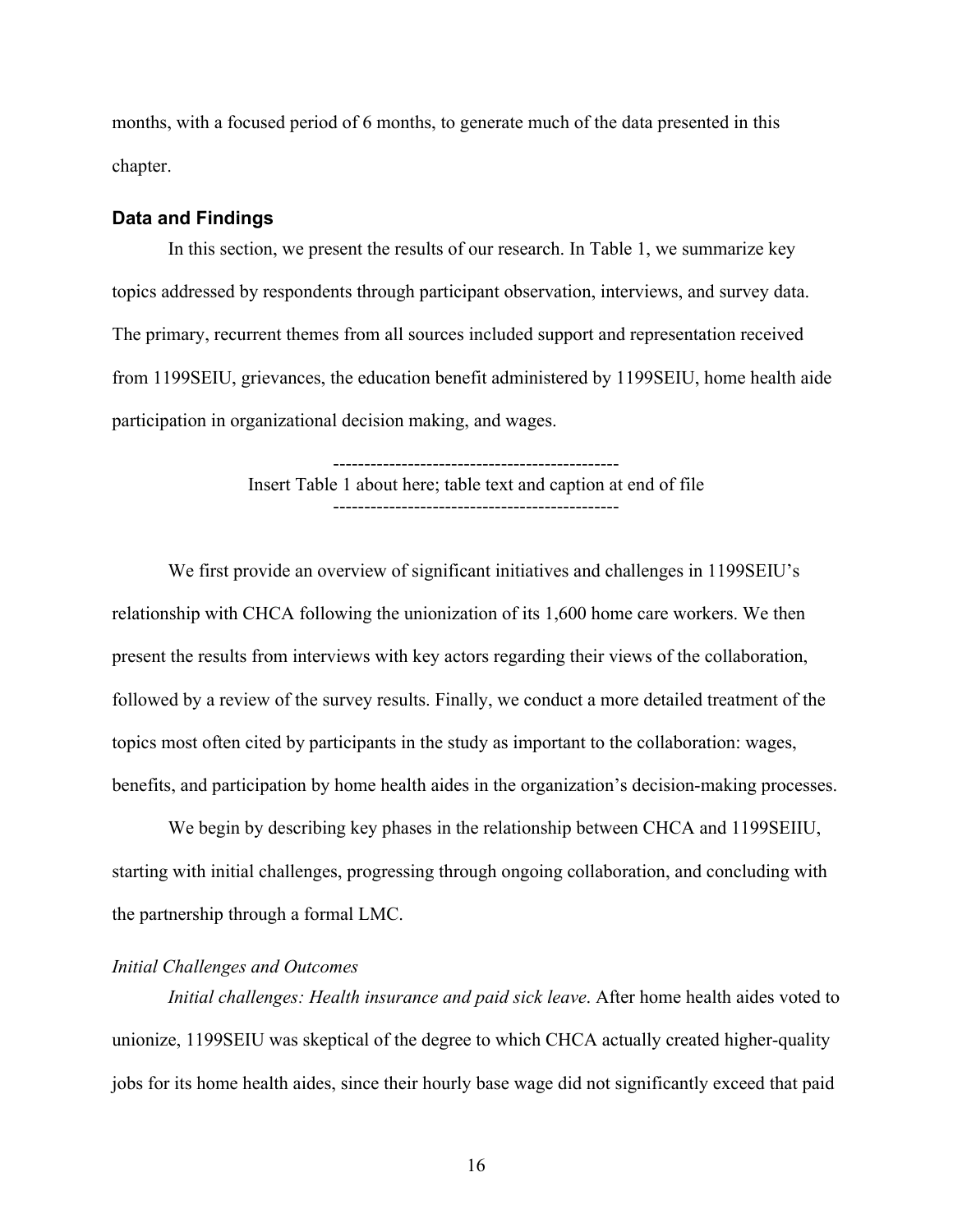by other New York City home care agencies. However, the union soon recognized the essential differences in choices made by CHCA's management toward this goal. For example, 1199SEIU realized that CHCA paid extra money to its Taft-Hartley health insurance plan to help home care workers who worked just under 120 hours in two consecutive months maintain their coverage. Given the requirements of this health insurance plan, without CHCA's supplemental payments, home health aides with inconsistent client assignments would experience months-long lapses in their insurance coverage.

However, many of CHCA's home health aides experienced challenges in transitioning to an 1199SEIU-managed health insurance plan. Before CHCA's unionization, all employees were eligible to receive health insurance free from CHCA (with no required contribution). But many home care workers managed their hours to maintain eligibility for Medicaid, which was accepted by most health care providers in New York City and did not require co-payments for services. Following CHCA's unionization, all home health aides (after 90 days of employment) who worked at least 120 hours for two consecutive months were required to receive health insurance from an 1199SEIU-managed Taft-Hartley plan. Thus, for the first time, a number of home care workers were responsible for co-payments and experienced limitations on the health care providers who would accept their insurance..

In another early experience, 1199SEIU worked to overturn a decision approved by CHCA's board of directors that reduced the number of paid sick leave received by home care workers from 12 days to 6 days. This occurred after CHCA's senior managers projected a decrease in the amount by which its revenue would expand and therefore recommended that all home care workers receive only the number of sick days that were actually *used* by most home care workers. However, 1199SEIU viewed this action as a reduction in employee compensation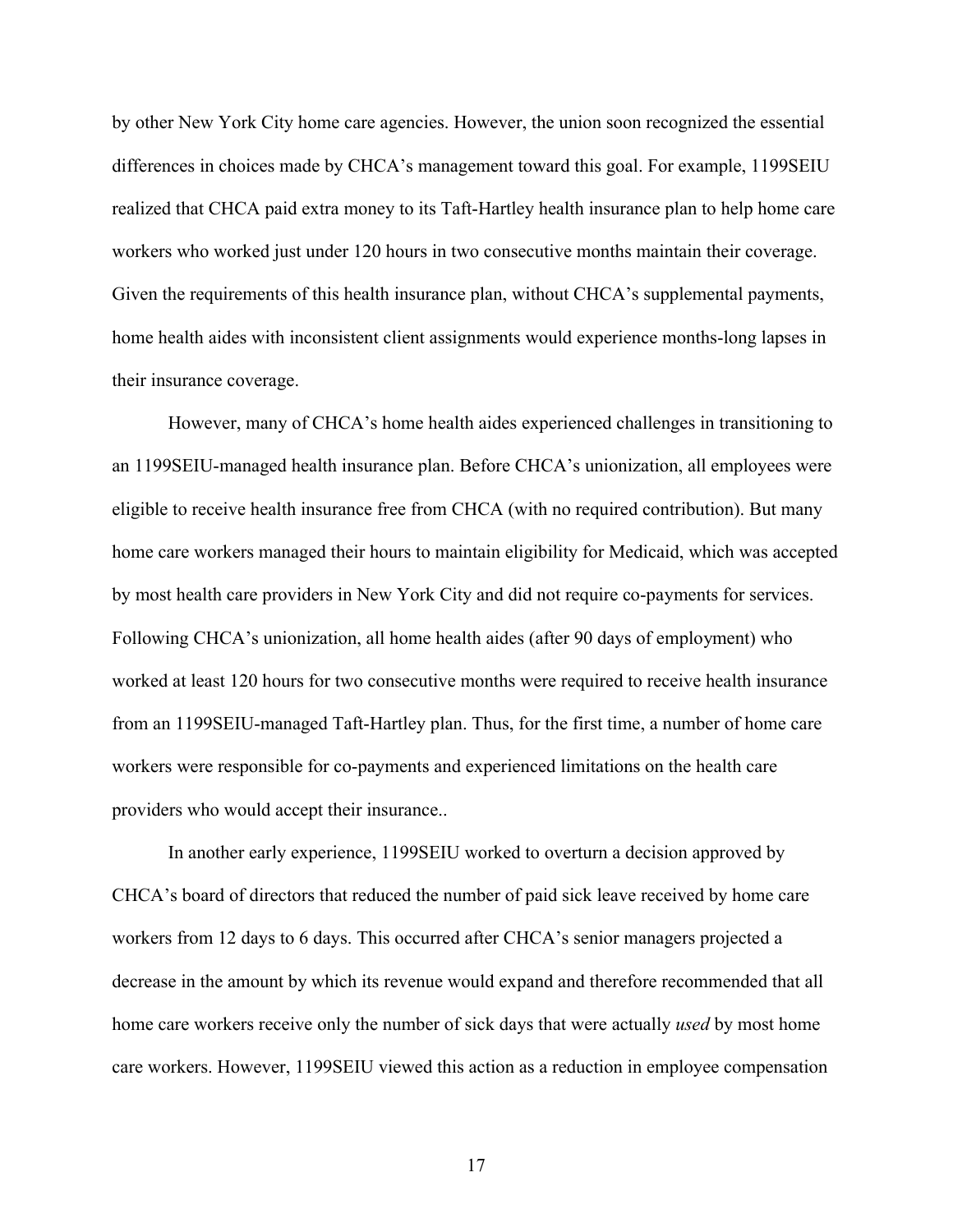and advocated strongly against it. Ultimately, CHCA and 1199SEIU reached a compromise whereby existing employees would maintain their current level of paid sick days while new employees would receive six days their first year and two additional paid days in each of the next three years.

*1199SEIU–CHCA collaboration.* In support of the union's objectives to provide support to workers and to enhance their knowledge and participation, CHCA's union representative, Guadalupe Astacio, spends each Friday at CHCA, when hundreds of home health aides pick up their weekly paycheck or pay stub. She uses this opportunity to share information about both the union and the cooperative. The union has also selected eight home care workers to serve as delegates to assist in the work of disseminating information among CHCA's 1,600 home care workers. These union delegates also build relationships with their peers in order to solicit their feedback and communicate concerns to CHCA's senior executives.

As a union representative, Ms. Astacio, on a case-by-case basis, helps home care workers resolve workplace challenges by helping them access internal and external resources. She promotes 1199SEIU's Member Assistance Program, which offers CHCA's home care workers bereavement counseling, as well as support in resolving alcohol or substance abuse, landlord– tenant disputes, and parenting challenges. Ms. Astacio has secured the conditional reinstatement of several home care workers who failed a random annual drug screen after they brought CHCA documented proof of completing a substance abuse program and passed a new random drug screen. She has also advocated for the reinstatement of home care workers who have experienced tension with clients or co-workers after they have completed an anger management class.

*Partnership between the cooperative and the union: A Labor/Management Committee.* CHCA and 1199SEIU have also developed a formal LMC—the first by a home care agency in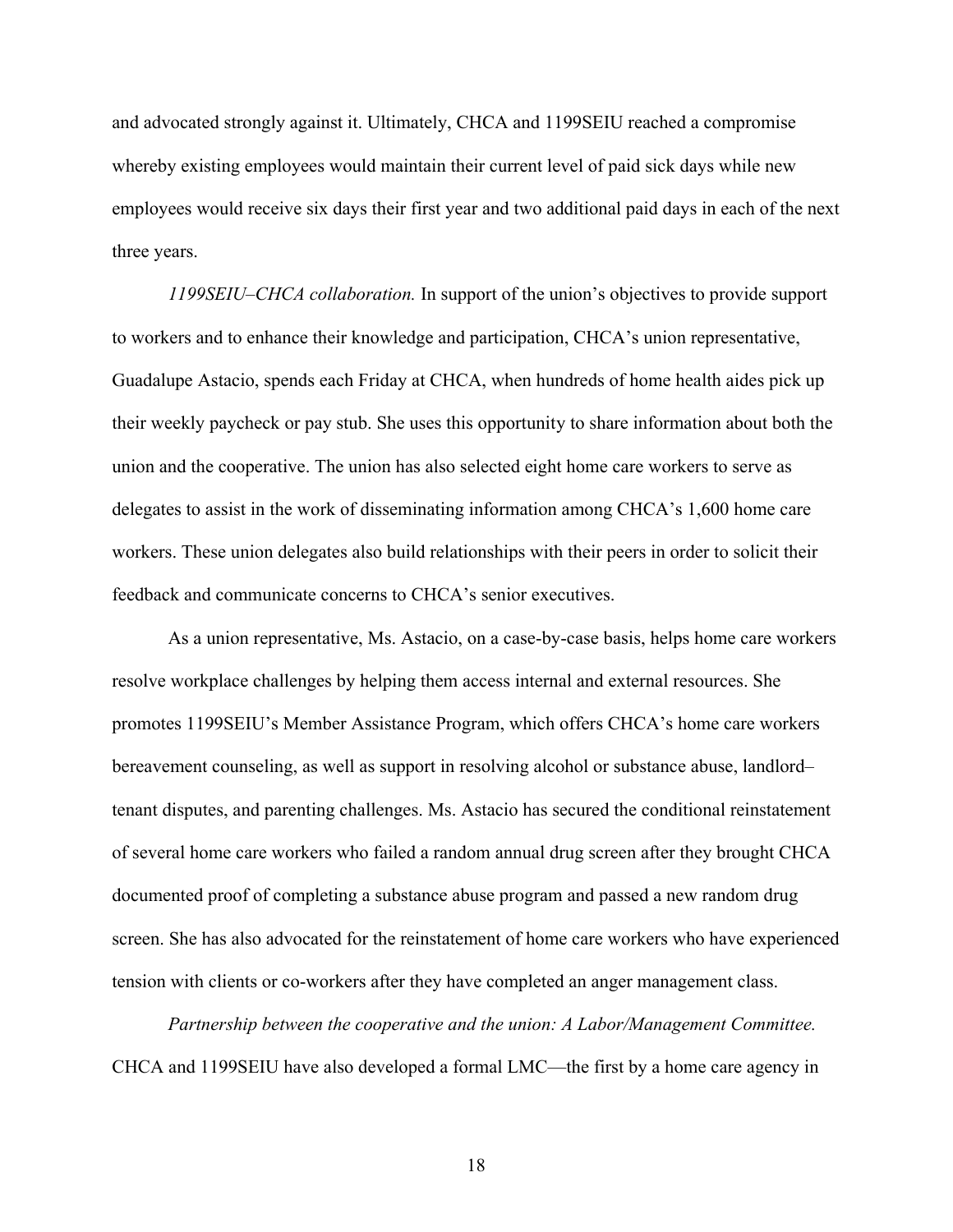New York City. This LMC has created new opportunities for home care workers, union delegates, managers, administrative staff members, and union organizers to collaborate in addressing key organizational challenges. CHCA and 1199SEIU retained a consulting firm to facilitate the design process, which resulted in the creation of six workgroups, each focusing on addressing a distinct organizational challenge. The purposes of the first three workgroups are as follows:

- *Service Delivery:* Improves relationships between coordinators and home care workers in providing quality services to elders and individuals living with physical disabilities. This workgroup has arranged for coordinators to spend time with CHCA's union organizer to hear complaints about schedules and client assignments directly from home care workers.
- *Communications:* Improves the process by which CHCA disseminates essential information about its finances and policies to its home care workers. The workgroup has experimented with restructuring CHCA's offsite quarterly meetings by conducting a highly successful onsite "Information Fair," at which the company disseminated information to triple the number of home care workers who had typically attended offsite meetings.
- *Child Care:* Identifies and addresses unmet childcare needs among home care workers. However, after conducting extensive research that revealed that home care workers spend nearly one third of their take-home pay on childcare services, the workgroup realized that they could not effectively reduce this expense and decided to disband.

With a grant in 2009 from the Federal Mediation and Conciliation Service, CHCA and 1199SEIU have extended their contract with their LMC consultant, the Praxis Consulting Group, to create three additional workgroups: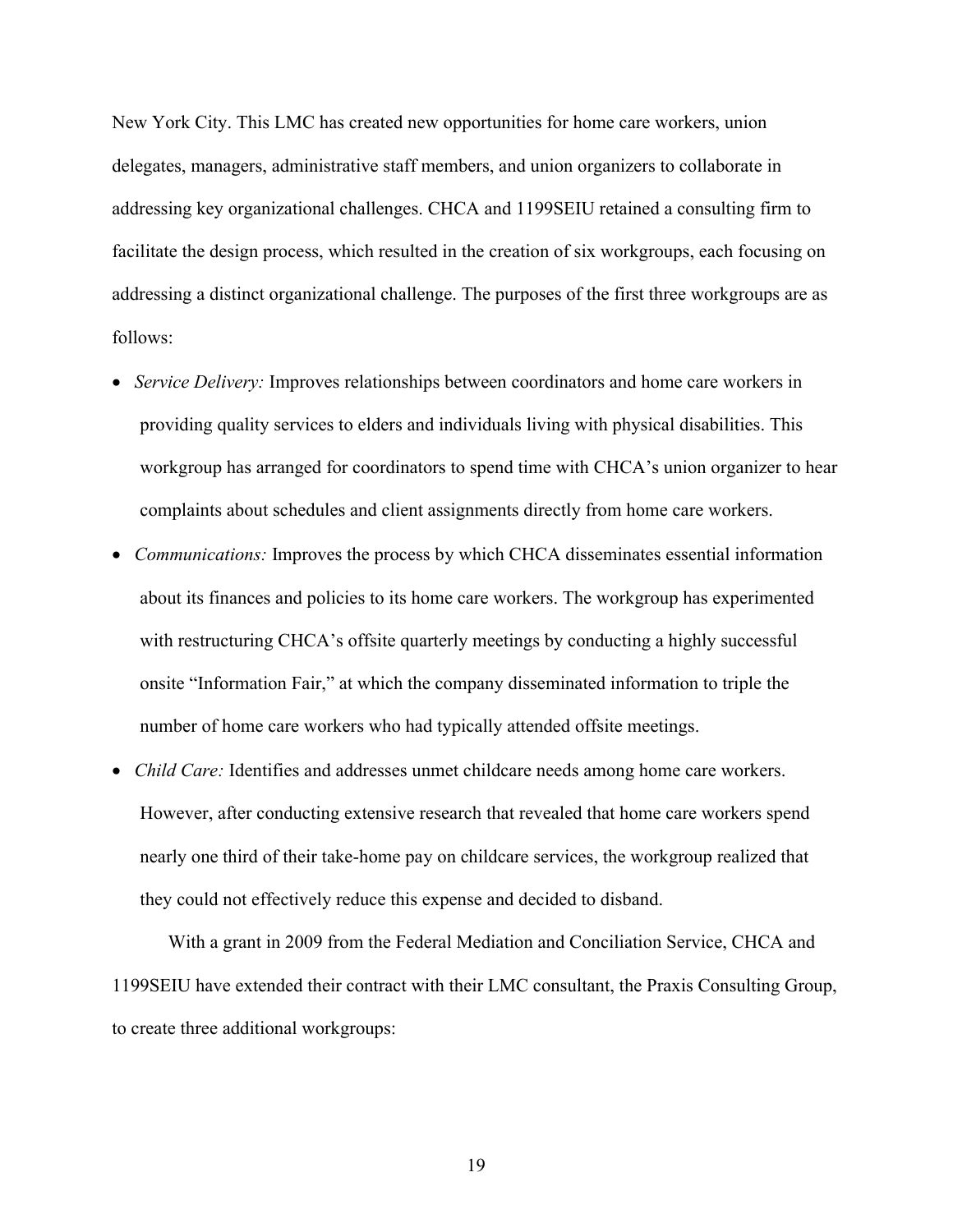- *Health Care:* Encourages employees to use key health services and promote opportunities for accessing free mammography services; low-cost, farm-fresh produce, and CHCA's dental benefits and preventive services.
- *Employee Morale:* Pursues efforts to track and enhance the morale of CHCA's employees.
- *Cooperative's Home Attendant Program (CHAP) Integration:* Works toward consistent benefits among CHCA's 350 home attendants and 1,250 home health aides.

Given the hourly base wage differential between its newly hired home attendants and many home health aides (\$10 compared with \$8), CHCA decided to delay the opportunity for home attendants to purchase an ownership stake in the cooperative and participate in its TransitChek® benefit (CHCA's home health aides may purchase discounted public transportation trips using pretax income). Therefore, CHCA managed two distinct home care workforces, with two rates of pay and benefits eligibility. The LMC began the work of planning to integrate CHCA's home attendants into the cooperative's culture. In part, through the efforts of this workgroup, home attendants are now eligible to participate in CHCA's worker ownership and TransitChek benefits.

In addition, each LMC workgroup requests feedback about its recommendations from all LMC members during bimonthly meetings. The LMC's leadership team, composed of five senior executives from CHCA and 1199SEIU, approves all workgroup recommendations during meetings scheduled approximately every six months. However, depending on their scope, some workgroup recommendations are considered for implementation by specific managers or members of CHCA's operations team, which comprises all managers.

Finally, unique among the few unionized cooperatives in the United States, 1199SEIU does not recruit union members to participate as candidates in an "organized slate" during annual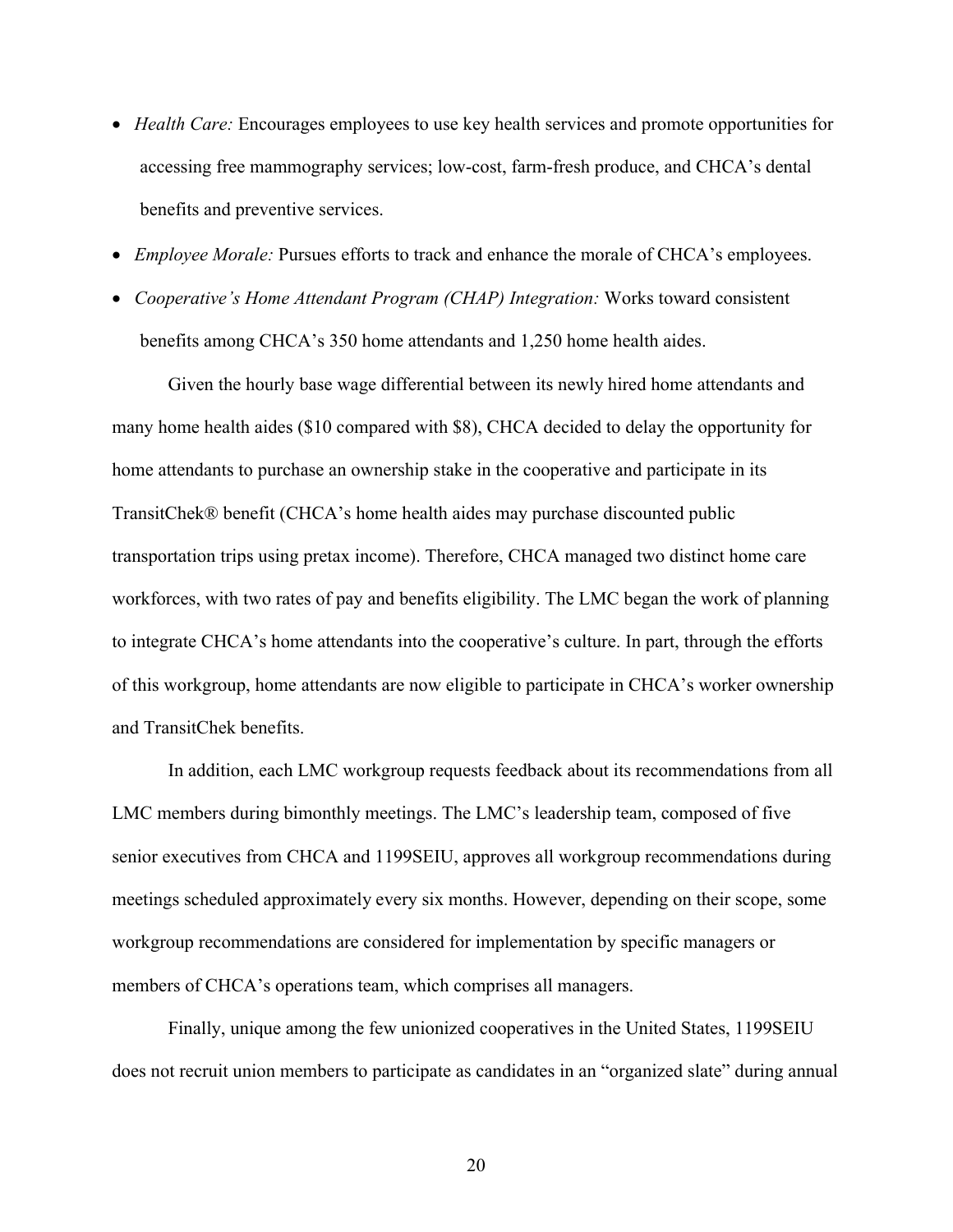elections for positions on CHCA's board of directors. Instead, 1199SEIU supports efforts by CHCA staff in informing worker-owners about opportunities to pursue board positions and managing the cooperative's election process.

In this section, we have examined the initial challenges to these two organizations working together, as well as the strategies used in overcoming these issues and pursuing specific collaborations. In the next section, we present data from interviews with the company president, the union organizer assigned by 1199SEIU to CHCA, and several organizationally involved home health aides to explore the dimensions and consequences of this collaboration in more detail.

### *The Union and Home Health Aide Jobs at CHCA: In the Words of . . .*

The interview excerpts presented in this section focus on key themes raised by the respondents regarding the relationship between CHCA and 1199SEIU. We begin with excerpts of the open-ended interview by this chapter's first co-author with CHCA's president, who addressed all themes explored in this study, followed by an analysis of interviews with CHCA's union representative, and home health aides at CHCA.

*CHCA's president.* The president of CHCA, Michael Elsas, has been in the home care business for several decades and has worked within conventional for-profit and not-for-profit organizations. He has been involved in the struggle for better wages for home care workers during much of that time. We asked Mr. Elsas to comment on, in general, the need for a union in a worker cooperative, the particular reasons for the unionization of CHCA's home care workers, the nature of the working relationship between the organizations, outcomes, and whether he had advice to give others at worker cooperatives regarding unionization. His perspective addressed themes from previous research, such as the need for a good working relationship between managers of the business organization and the union, worker voice, and increased participation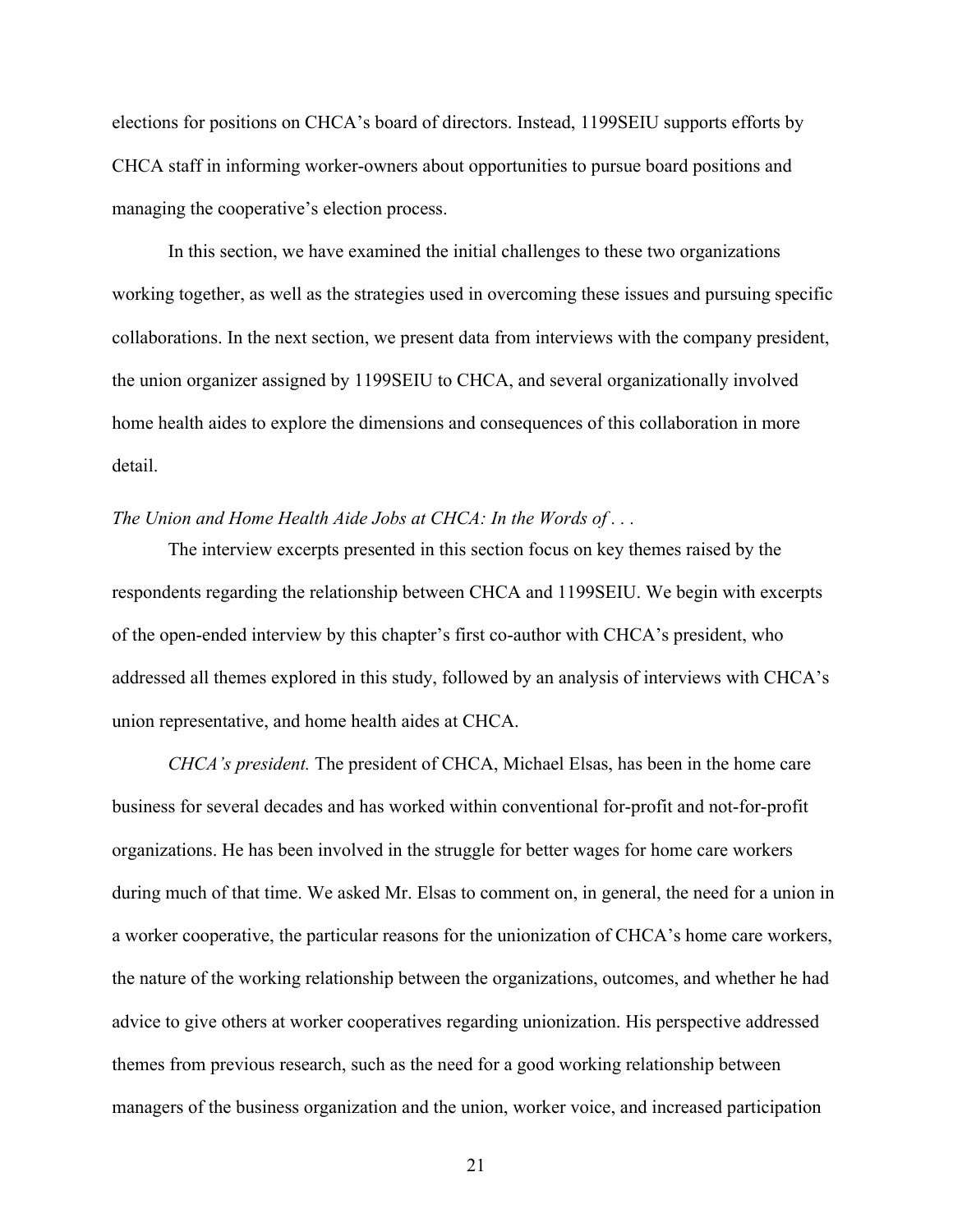from workers. He also brought additional benefits, particularly in the context of a worker cooperative organization, to light.

Mr. Elsas is careful to position his view of the six-year collaboration between CHCA and 1199SEIU as a view from within a particular context, which does not necessarily represent advice for specific decisions that should be made by other companies. The union's success at securing wage increases for a segment of the home care workforce—in the context of the difficulties of achieving this goal—was a key factor in Mr. Elsas's support for the decision to unionize at CHCA. So, even though he felt that CHCA's worker-owners may not have needed many of the benefits for which unions are known—such as improved work environments, medical benefits, and worker voice—the possibility of better wages for CHCA's workers was pivotal. "The union was very strong in New York in 2004. They had been very successful in raising wages and benefits for those segments of our industry that were unionized. . . . At that time, our workers were making \$7.50, and this segment (unionized) of home attendants were soaring past us with the union. . . . We have to do what's best for the workers."

Another motivation for the union affiliation was the possibility of influencing the industry toward CHCA's model of creating better jobs for home care workers. "We absolutely believed that our company uses the best practices and is a model of how workers should be trained, supervised, motivated, etc. . . ."

His experience of day-to-day working with his union counterparts and the union representative to CHCA indicates a close working relationship and flexibility between the leaders in both organizations. An indication of the type of shared goals, values, and early cooperation between the cooperative and the union have been the outcomes following negotiation about a formal grievance process. According to Mr. Elsas, "When we were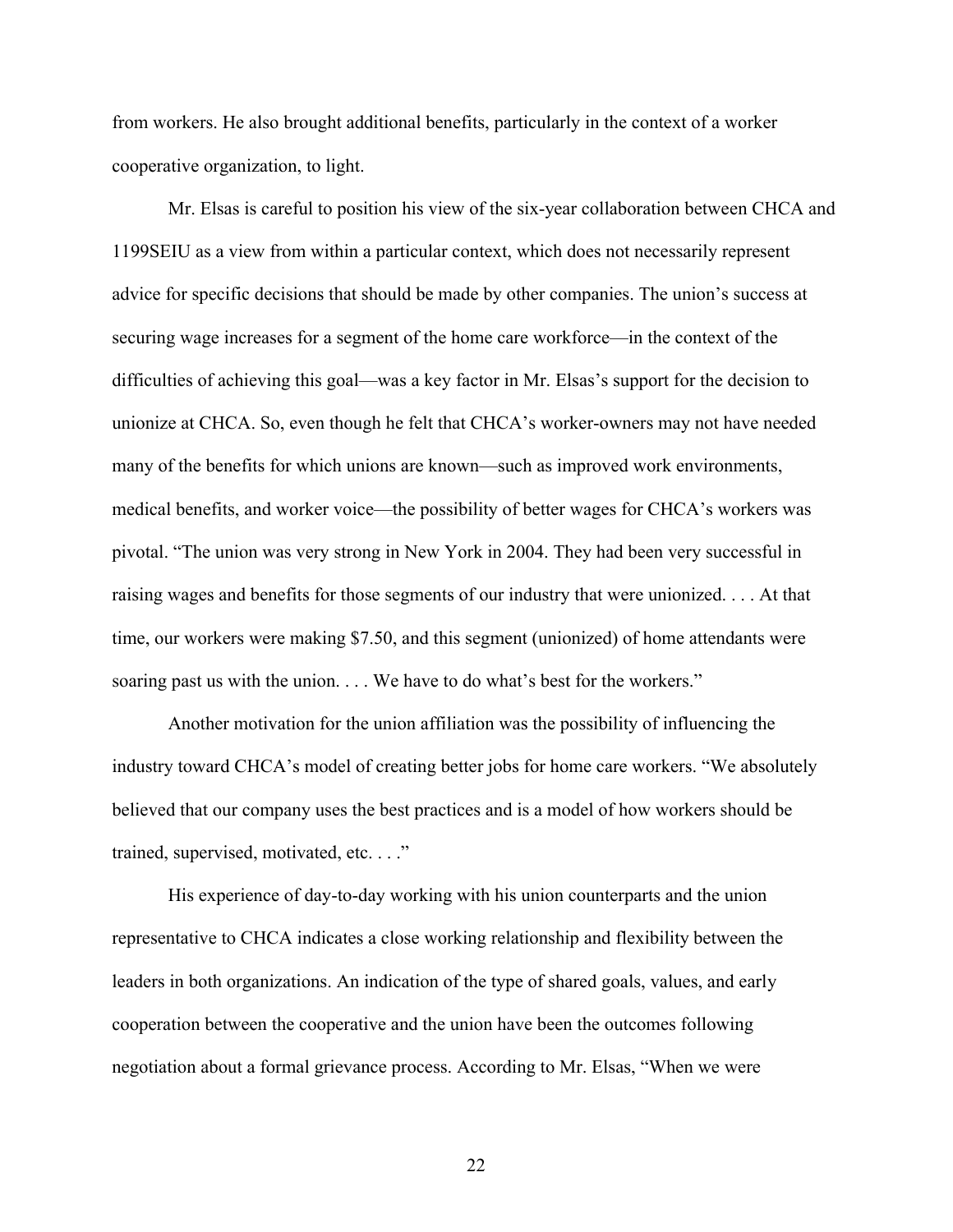negotiating our first contract, CHCA's grievance procedure became the grievance procedure that was incorporated into our contract, not the union's. Ours was already a user-friendly, transparent process. . . ."

Mr. Elsas's articulation of positive outcomes from the unionization of CHCA's home care workers highlighted an overall increase in home care worker participation in organizational functions, higher interest in participation with the LMC, and use of the union-sponsored education benefit:

"It's [the LMC] an important new addition to the company because one of the big challenges that we've had is keeping participation at a high level. . . This is a big cooperative, 1,700 workers. We had been losing effectiveness in terms of participation. . . . The LMC has raised workers' awareness. . . . Now with the union's involvement [through the LMC], we address workplace issues 365 days a year*. . .* as opposed to waiting for a contract to end and at negotiation time finding out that something's not working. . . . Participation in decision making and industry advocacy are one way in which CHCA develops leaders, so the resulting increase in participation through working with the union is a welcome, if unexpected, benefit."

A final advantage of affiliation with the union identified by Mr. Elsas is the education benefit. "It's about tapping resources that we have never been able to provide at the current reimbursement rate. There's no way with our current wage and benefit structure that we could have also provided an education benefit to our home care workers. So this is very positive." He noted that the education fund was starting to be used in preparing home care workers for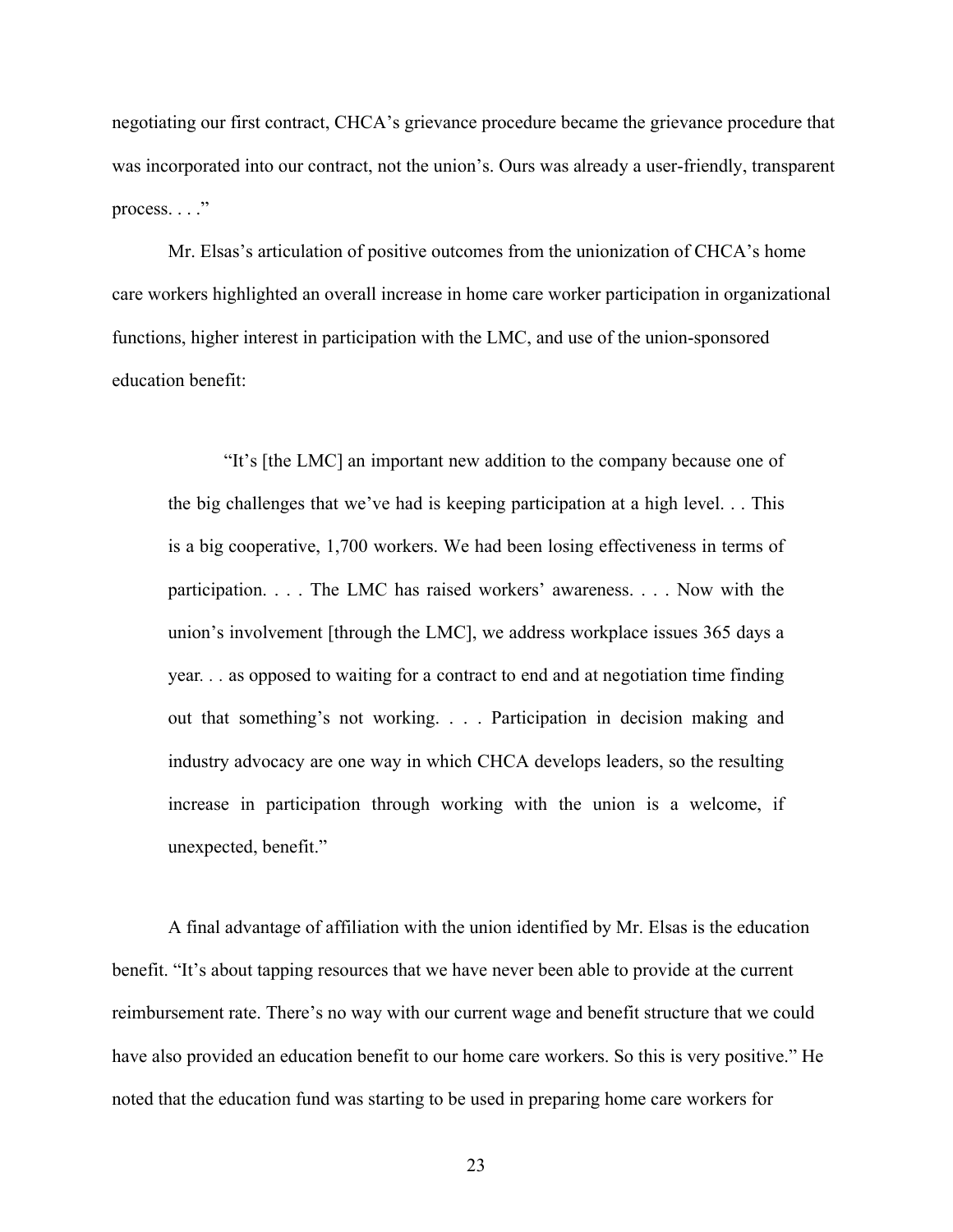administrative positions and that CHCA has hired a licensed practical nurse who was formerly a home health aide and who had attended school paid for by the union's education fund. Information from this interview with Mr. Elsas led us to seek additional information regarding effects of unionization on CHCA worker-owners, specifically changes in the amount and nature of participation at the cooperative as well as use of the 1199SEIU Homecare Education Fund.

*CHCA's 1199SEIU union representative.* Like CHCA's president, the representative to CHCA from 1199SEIU, Guadalupe Astacio, has been in the home care business for many years. Because she began working in the industry as a home health aide, she understands the efforts of home care workers, their work environment, and challenges encountered while working with clients. We asked Ms. Astacio whether she felt that workers at a cooperative such as CHCA needed union representation and to describe the working relationship between both organizations. She first made it clear that CHCA is among the best home care agencies that she has encountered in her years in the business and that the home care workers at the cooperative already had many benefits. However, she also emphasized that CHCA workers still need a union for "representation," noting that the union "always has something that benefits the home care workers. Like representation, education, and always being there for the worker. . . ." She provides the example of a worker having someone to represent him or her during CHCA's termination process, but also points out that from her experience, if CHCA terminated someone, it was because they really felt that it was the right (and only) decision left to make. "But . . ." Ms. Astacio said, "I look for a way to fight for that person, to see if there is an opportunity for the worker to make a change in her life. Sometimes there might be family problems, abuse. Sometimes . . . a mistake. . . ." She said that CHCA is willing to listen and works with her in trying to help home care workers however possible.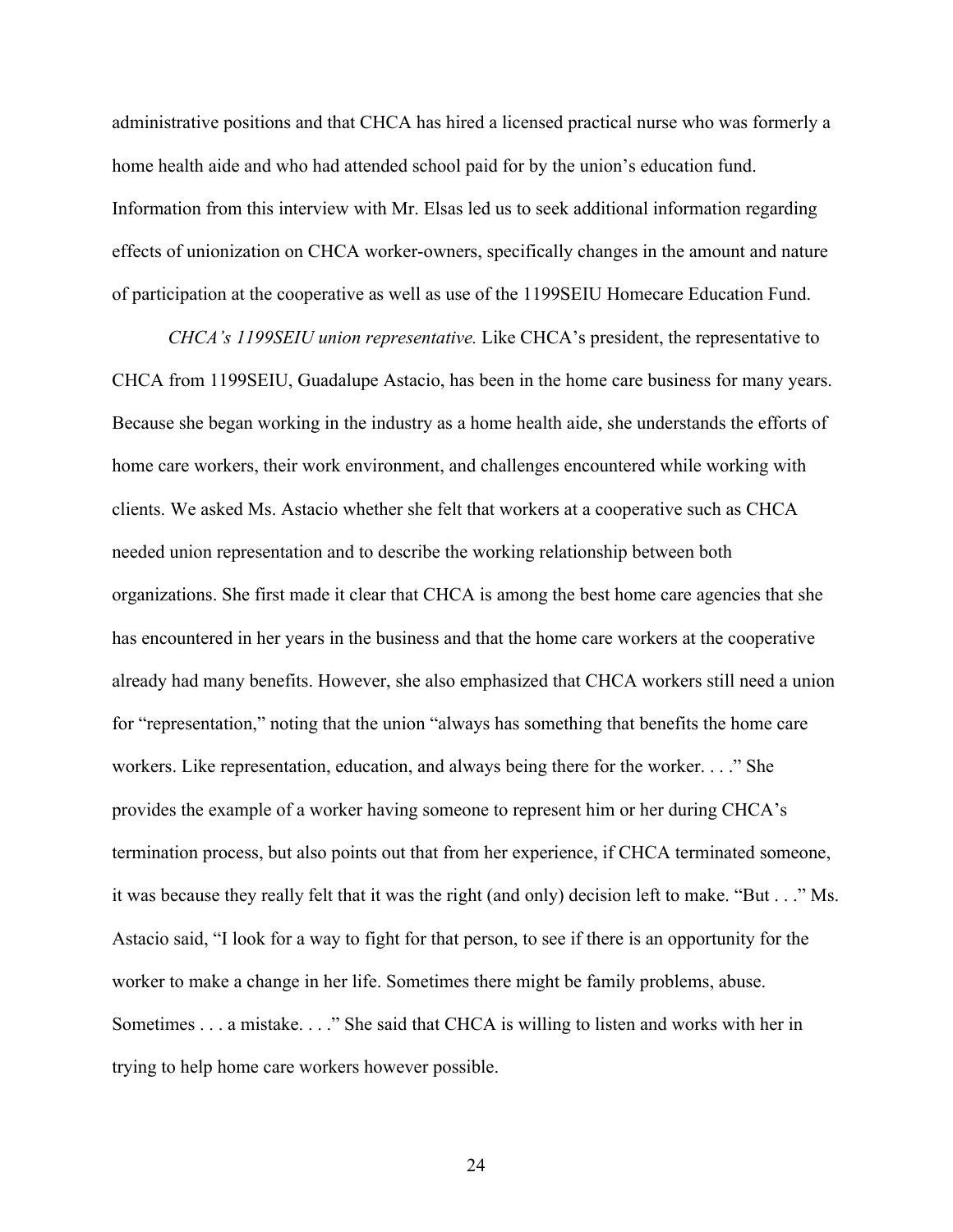Like Mr. Elsas, she referenced the cooperation by all parties in attempts to resolve problems. In addition, the union provides benefits and knowledge about how they can be accessed (i.e., medical screenings, disability or worker's compensation, education benefits). Ms. Astacio emphasized that 1199SEIU respects CHCA's rules and that much has changed since CHCA management and workers first began working with 1199SEIU staff—that both sides have grown together in working for the benefit of the home care workers.

*Home health aides*. We interviewed five actively participating CHCA home health aides<sup>7</sup> about their jobs, their benefits, participatory decision making, and LMC workgroups, as well as six other home health aides more specifically about their participation in decision making and use of the education fund. These home care workers have a high level of participation in organizational decision making. They appreciate the differences in their benefits (better) and pay (sometimes not higher compared to those of other agencies) and specifically appreciated their training (more than the 75 hours required by New York State to earn a home health aide credential). They also have an appreciation for the incremental value of the union to themselves and home health aides in the industry. The home health aides, when asked what they thought of CHCA as a place to work, immediately identified the company's focus on training, education benefits, and facilitated access to these benefits in the context of wages. One had been on public assistance for a time and indicated that she just needed a job, so was surprised to find that a position with CHCA also provided very good training. "When I started here . . . I just needed a job. . . . I went through the training, which was four weeks (in a) classroom and then on-the jobtraining until I was certified. . . . The training was awesome. . . ."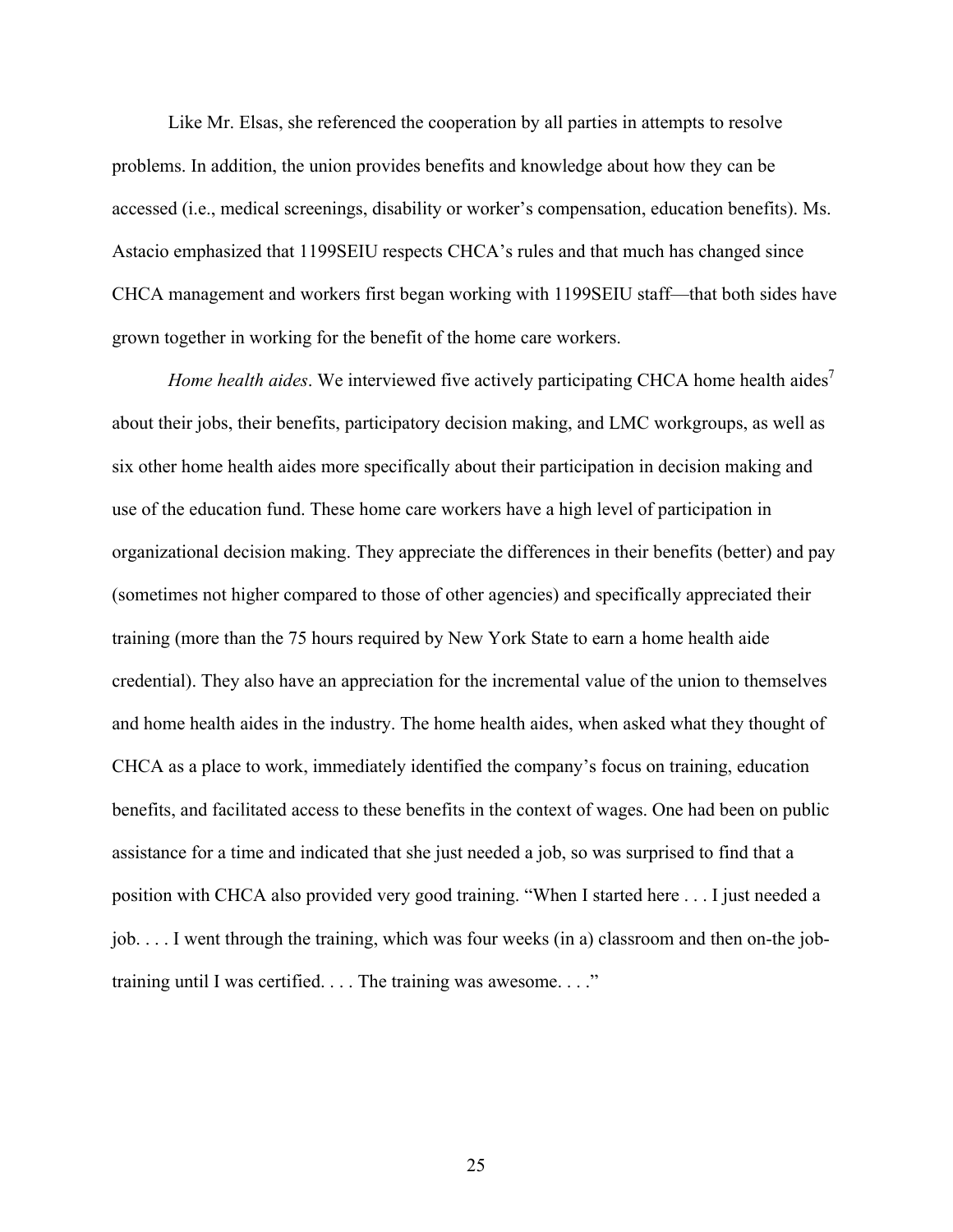Another health care aide, having worked at a different home care agency prior to CHCA, emphasized that, despite not having perhaps the very highest wages in the industry, CHCA provided benefits that she found valuable:

In the other agency the only thing you had was *a job*. You have nothing (else) at all. *No medical plan* . . . *mo benefits. . . .* Here we have family leave. When you return you get everything the same way as when you left. . . if you continue as a student and you want to be a licensed nurse. They don't do reimbursement. They *pay* . . . depending on your income. . . . In the long run, it's better for you to have benefits.

Still other home care workers focused on ownership, participation, and advocacy, citing their appreciation of owning part of the company, understanding of company finances, workrelated concerns of home care workers such as safety when visiting clients, and advocating for their industry.:

We [the Policy Action Group] advocate for ourselves and for our clients. We go to lobby in Albany every year and we're just about the only home care agency that goes all the time without the home care association. . . . On the Quality Improvement Group, we find ways to improve conditions and safety issues. . . . [S]ome places (neighborhoods) are not that good. . . ."

Our study's second co-author conducted a focus group with five home health aides at CHCA and a peer mentor who worked as a home care worker until February 2010. All serve on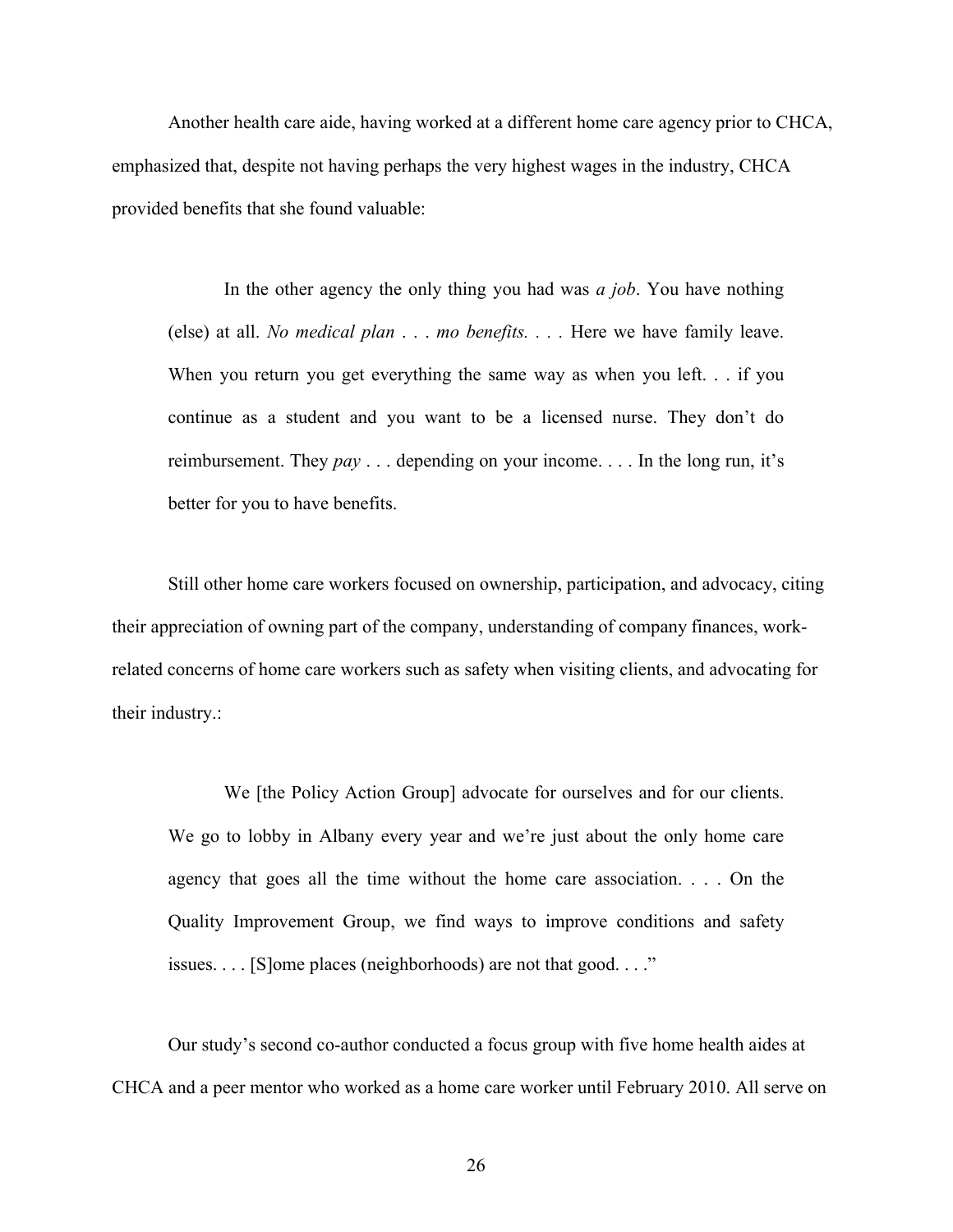the LMC's Health Care Workgroup and volunteered to participate in a focus group about their use of 1199SEIU's education benefit and the union's role in their leadership development. Of the six employees participating, four had taken classes paid for by 1199SEIU's education fund: three to learn computer skills and one to improve her English proficiency. Completion of 1199SEIU's computer course was credited by the peer mentor as effective preparation for fulfilling the responsibilities of her new position. The two home care workers cited scheduling conflicts as a reason for completing only the first part of 1199SEIU's two-part computer class. Yet one of these two workers expressed pride in the skills learned, as she had previously had to rely on her son to use the computer and was now able to complete specific tasks on her own. Another home care worker stated that enrollment had closed for 1199SEIU's computer class at the time that she wanted to participate in this course.

All four members of the LMC's Health Care Workgroup who participated in a course funded by 1199SEIU's education fund praised their instructors for his or her skill and encouragement. One home care worker said that completing 1199SEIU's English as a second language (ESL) program had given her the confidence to join the LMC and enabled her to feel more comfortable communicating with others in English.

Home care workers also described 1199SEIU's impact on their leadership development by creating the opportunity for them to serve on the Labor/Management Committee. All six noted that through this work, they learned to feel more comfortable and confident in expressing their opinions—with one noting that this experience helped her to "come out of my shell—and there was a lot in my shell." Two of the home care workers also explained that working on the LMC has taught them to share their opinions effectively and appropriately within meetings. (We believe that this resulted in part from a workshop on effective meeting participation completed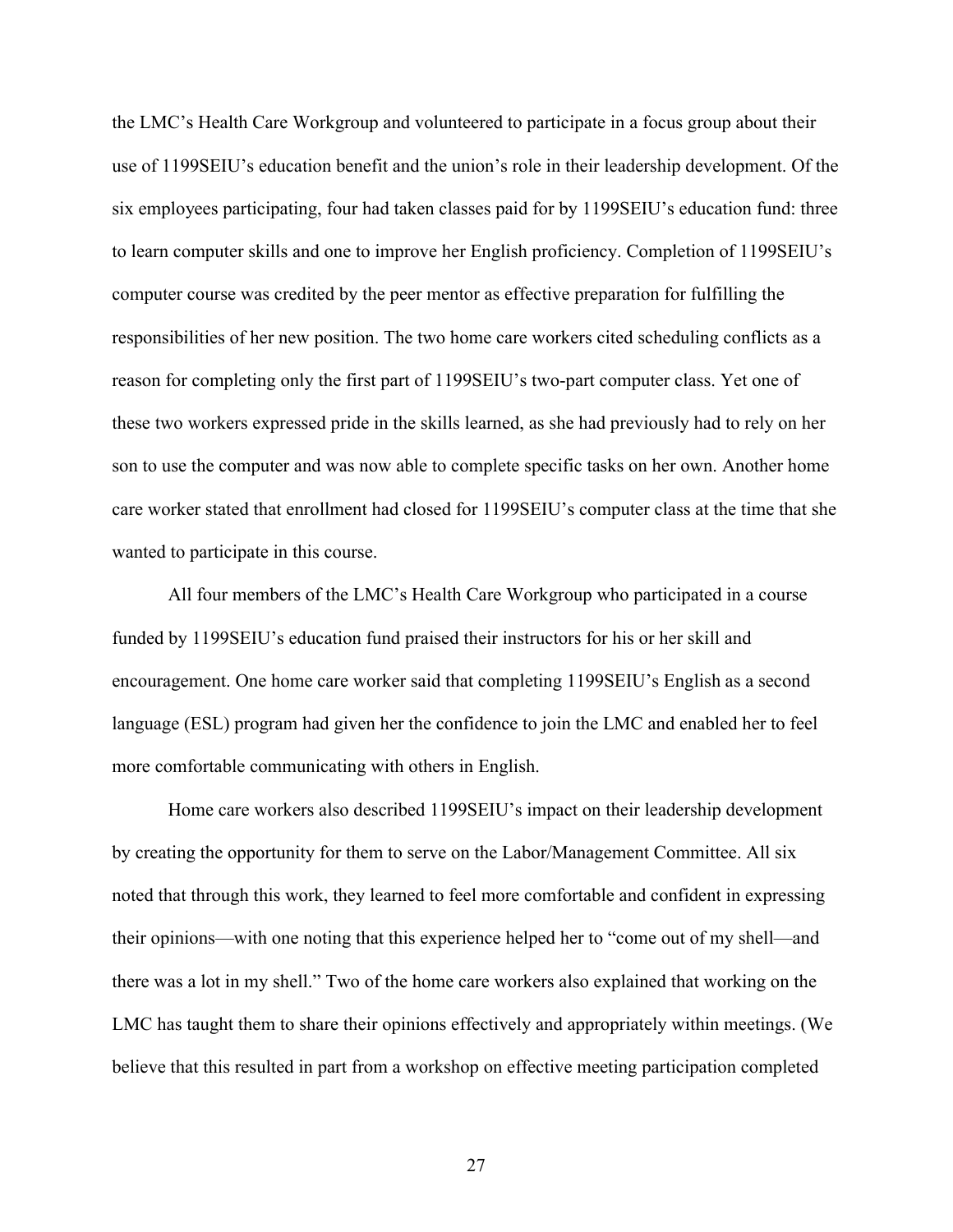by all LMC members.) Another expressed pride in CHCA for creating leadership development opportunities for home care workers. She said that whenever she heard other home care workers complain about CHCA, she asked them whether they ever got involved with the cooperative or why they never accepted invitations from others at CHCA to attend specific meetings or join committees.

Overall, these caregivers feel that CHCA is a better place to work than most home care agencies because of CHCA's dedication to providing benefits to workers and that the cooperative's relationship with 1199SEIU has helped in achieving that goal. However, our survey revealed that some home health aides (nearly 40%) felt differently about their relationship with 1199SEIU, likely because of stalled progress on realizing an across-the-board increase for home health aides.

#### *Survey Results*

To access the views of a broader group of home health aides, we invited all CHCA home care workers who picked up their paychecks on two consecutive Fridays to complete a survey about their employment tenure with the cooperative. We administered this survey to 259 people and collected 257 usable surveys (two surveys were excluded from this analysis because there were not enough items completed to be useful). One of the survey questions asked whether the union had impacted the quality of their jobs. The responses to that question are shown in Table 2.

> Insert Table 2 about here; table text and caption at end of file ----------------------------------------------

----------------------------------------------

Thirty-six respondents did not answer the question about the union's impact on job quality—a rate of nonresponse five times higher than the average rate of nonresponse for a question on the survey. Approximately 26% of those who answered the question provided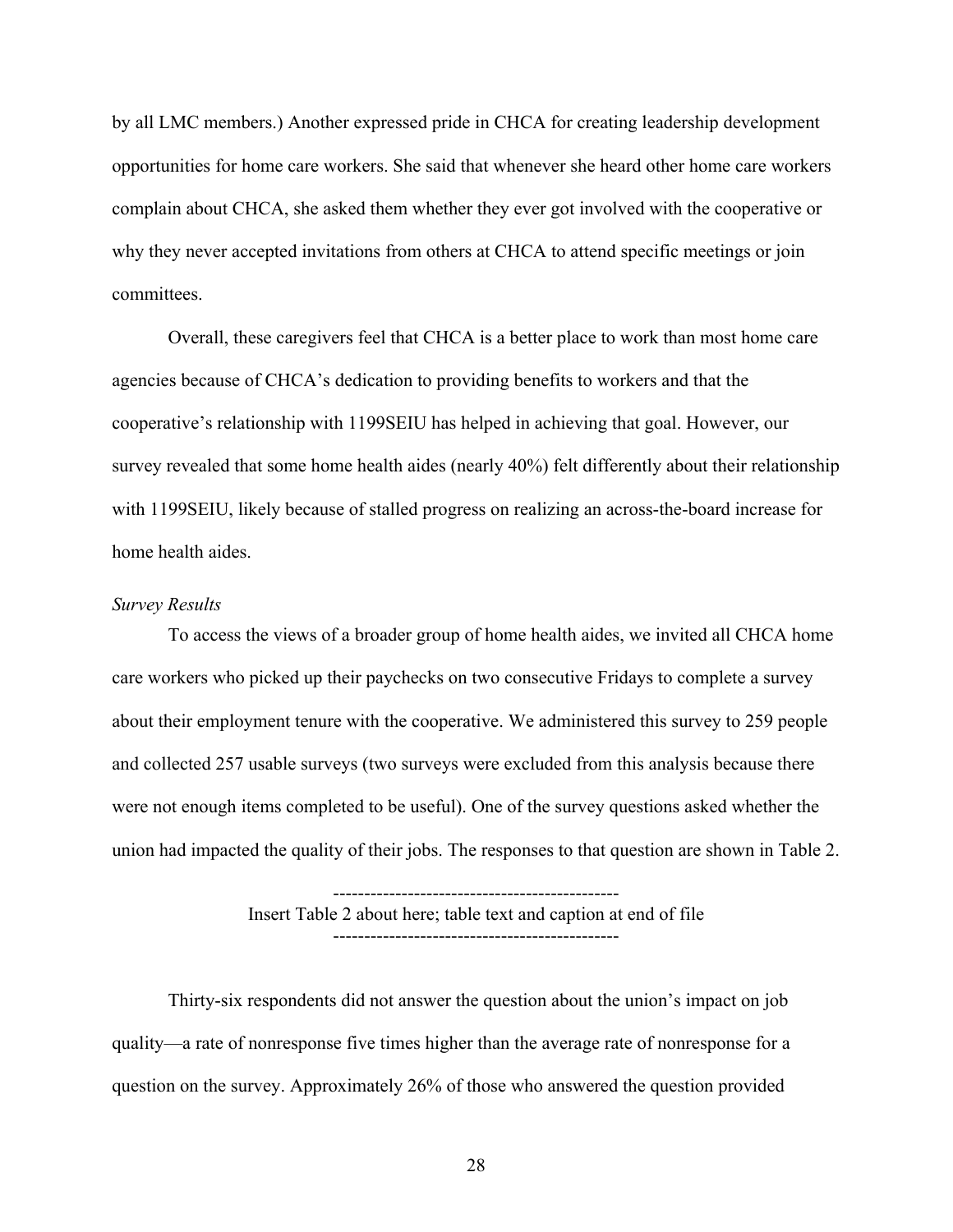additional comments in response to a supplemental question about the specific impacts of 1199SEIU on their job quality. Comments of those who responded were largely positive, such as "They have helped us a lot" and "They help me get the things I need." However, others submitted comments with an alternate view, such as "They've done nothing for us" and "Things" are the same." Other responses referenced the following issues:

- *Voice:* "We have the medium that helps us to express ourselves" and "I understand the union job better, my rights as a home attendant. I now am able always to make things easier for myself and for my client."
- *An understanding of the advocacy that the union does on behalf of the worker and support they can count on:* "I feel like I am part of a team that cares for my financial and work needs, so I can perform my job well"; "Because they look out for your interests"; "I can't take the time to really ask about things or take part. So they are here to fight harder for me"; and "I know people can count on benefits and services when they need them."
- *Attention to union impact to their pay and benefits*: These responses were mixed, with positive comments such as "They fight so we obtain better benefits of health, salaries, and education" However, disappointment with their pay is also evident: "For 3 years, I have not received the promised salary of \$10 per hour"; "The paid rate is still the same. We need an increase"; "No, I have had no benefits"; and "The union doesn't represent us for a pay raise."

Overall, respondents commented about their participation in decision making, health and education benefits, overall support received, and their hourly wages. In the next section, we analyze in more depth some of these key themes identified in our study of the collaboration between CHCA and 1199SEIU.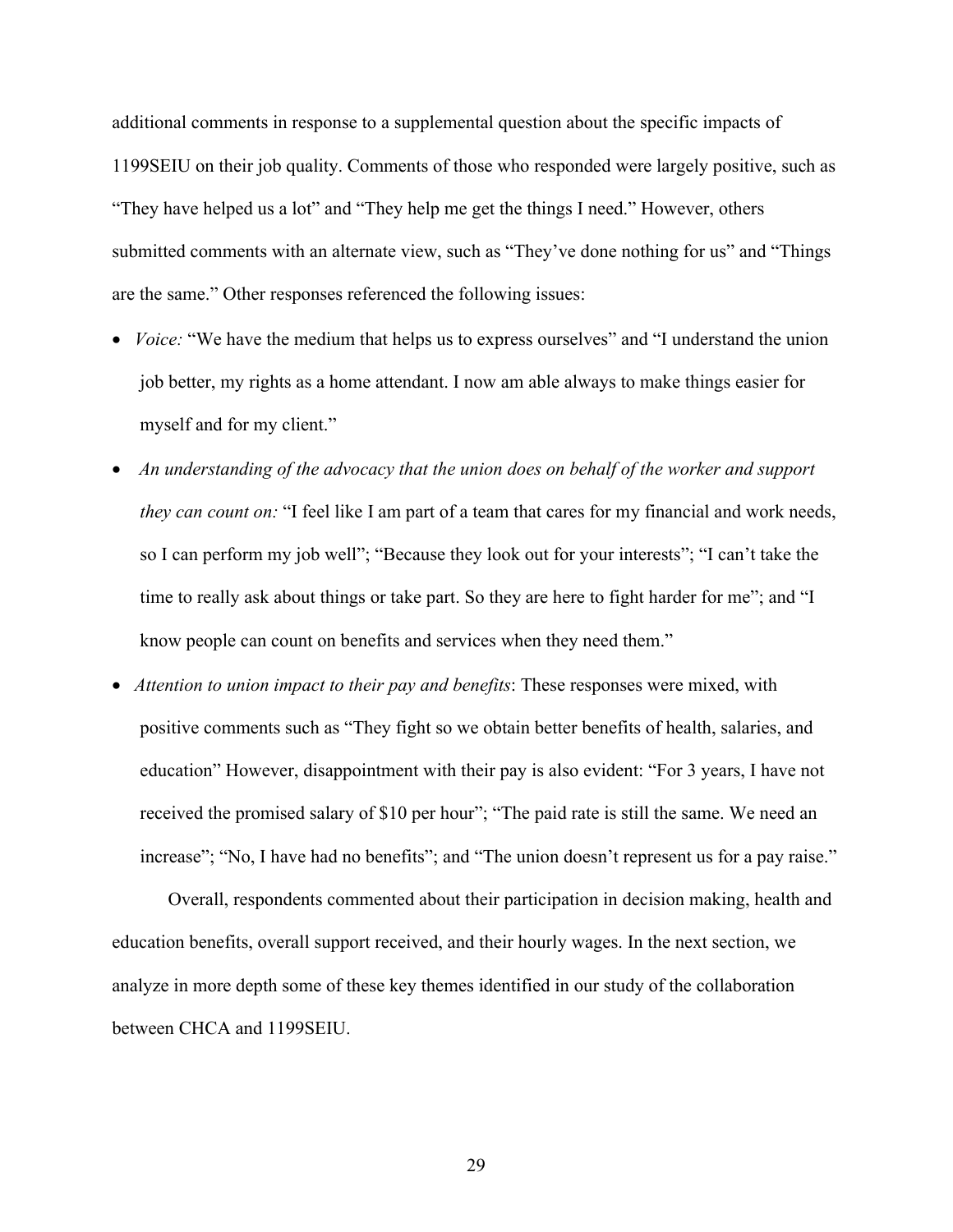# *Exploring Key Themes in More Depth*

*Tensions between CHCA and 1199SEIU*. Information from our interviews and observations reveal an initial wariness between administrators at CHCA and 1199SEIU regarding their ability to develop a productive working relationship. Some at the cooperative felt that CHCA's worker-owners did not need a union to represent their interests because the cooperative had successfully implemented unique practices to improve the quality of home care jobs (relative to other home health aide employers in New York City). As stated by CHCA's president in the epigraph to this chapter, "they are not the only ones who represent the best interests of the workers." Nevertheless, 1199SEIU's success in securing an hourly base wage of \$10 for home attendants helped convince CHCA's senior managers and other home care workers to seek a closer collaboration with 1199SEIU.

From the perspective of 1199SEIU, they were interested in launching a comprehensive, industry-wide organizing campaign by first targeting employers that were already empowering their home care workers. Additionally, CHCA's president wanted to work with the union in improving the quality of home health aide jobs and model an effective collaboration with 1199SEIU to other home care employers in New York City. With respect to specific interactions between the two organizations, the union organizer assigned by 1199SEIU to the cooperative said that she respected CHCA's rules and policies while working to resolve problems experienced by home care workers. She also works with, not against, CHCA's administrative staff in advocating on behalf of home care workers.

Despite the positive relationships among CHCA's senior managers and administrative staff members with 1199SEIU, many home health aides recognized that the union has not achieved significant progress (to date) toward an hourly wage of \$10, while continuing to deduct dues each week from their paychecks. Only 48% of the 221 respondents to the survey question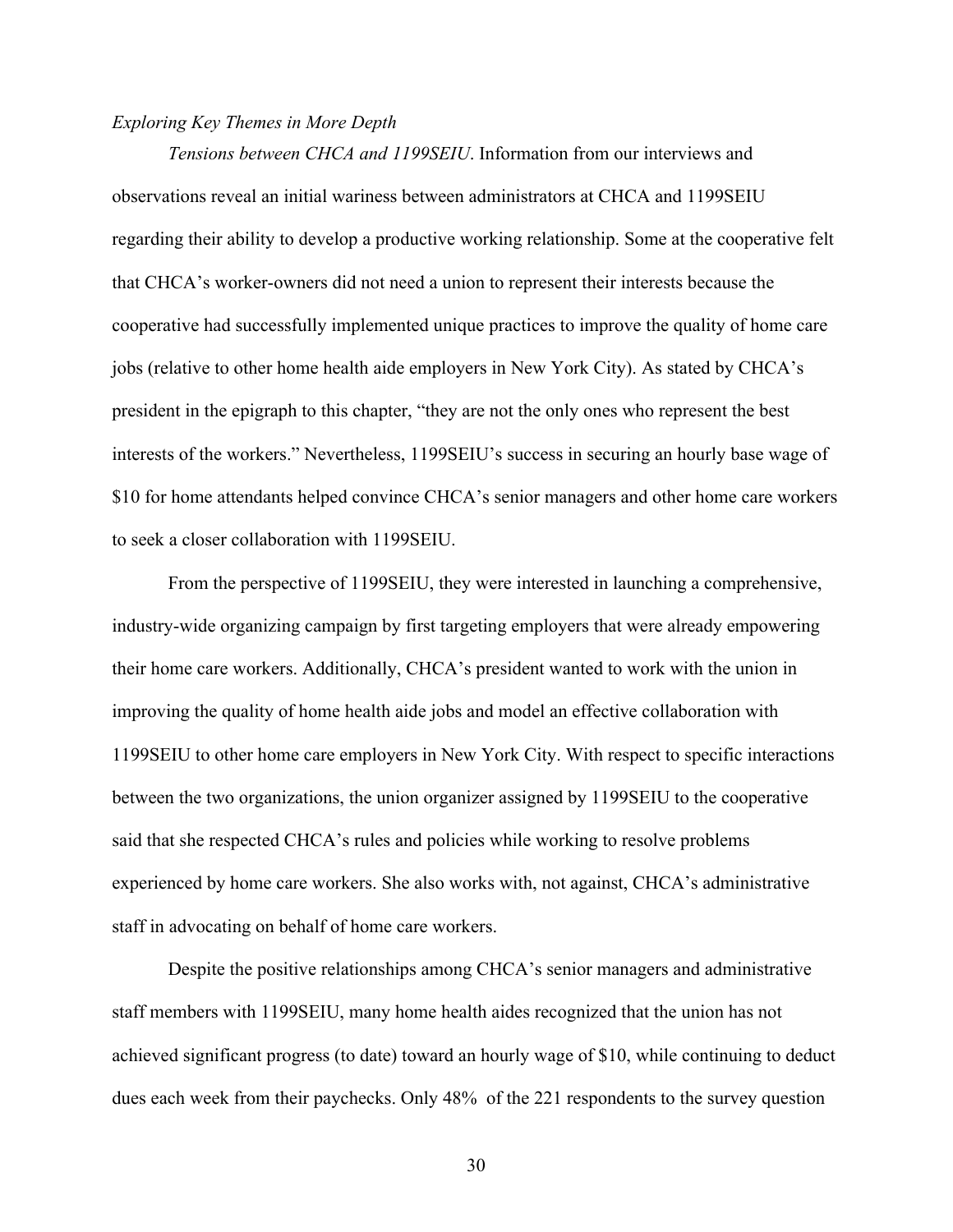specific to the union stated that 1199SEIU had improved the quality of their jobs. Although only seven home care workers skipped a typical question on this survey, 36 did not respond to the question asking whether the union had improved the quality of their jobs. We surmise that these workers were hesitant to express negative opinions about 1199SEIU's advocacy efforts in hopes that such work will eventually succeed.

Although the partnership between CHCA and 1199SEIU has created new opportunities for home care workers, tensions persist in this relationship—primarily among home health aides—given the challenge of securing the wage increase that represented a key motivation for joining 1199SEIU back in 2003.

*Worker voice and participation*. As indicated in discussions with CHCA's union representative, Ms. Astacio, 1199SEIU advocates for home care workers by communicating their concerns with CHCA's senior managers, often with eight union delegates. She also assists individual home care workers in resolving personal or job-related challenges by helping them identify and obtain resources available from the union, cooperative, or other community organizations. Ms. Astacio emphasizes that 1199SEIU represents and fights for whatever a worker might need and not have the resources or access to obtain.

CHCA's president, all of the home health aides interviewed, the second co-author, and some home health aides via comments on the survey identified worker voice as a key value of the cooperative, and one that is enhanced by CHCA's relationship with 1199SEIU. The home care workers noted that 1199SEIU had helped them to express themselves and understand their job as well as their rights. Mr. Elsas noted that the union has brought some situations experienced by home care workers to the attention of CHCA's administrative staff. For example, the Labor/Management Committee's Service Delivery Workgroup has arranged for CHCA's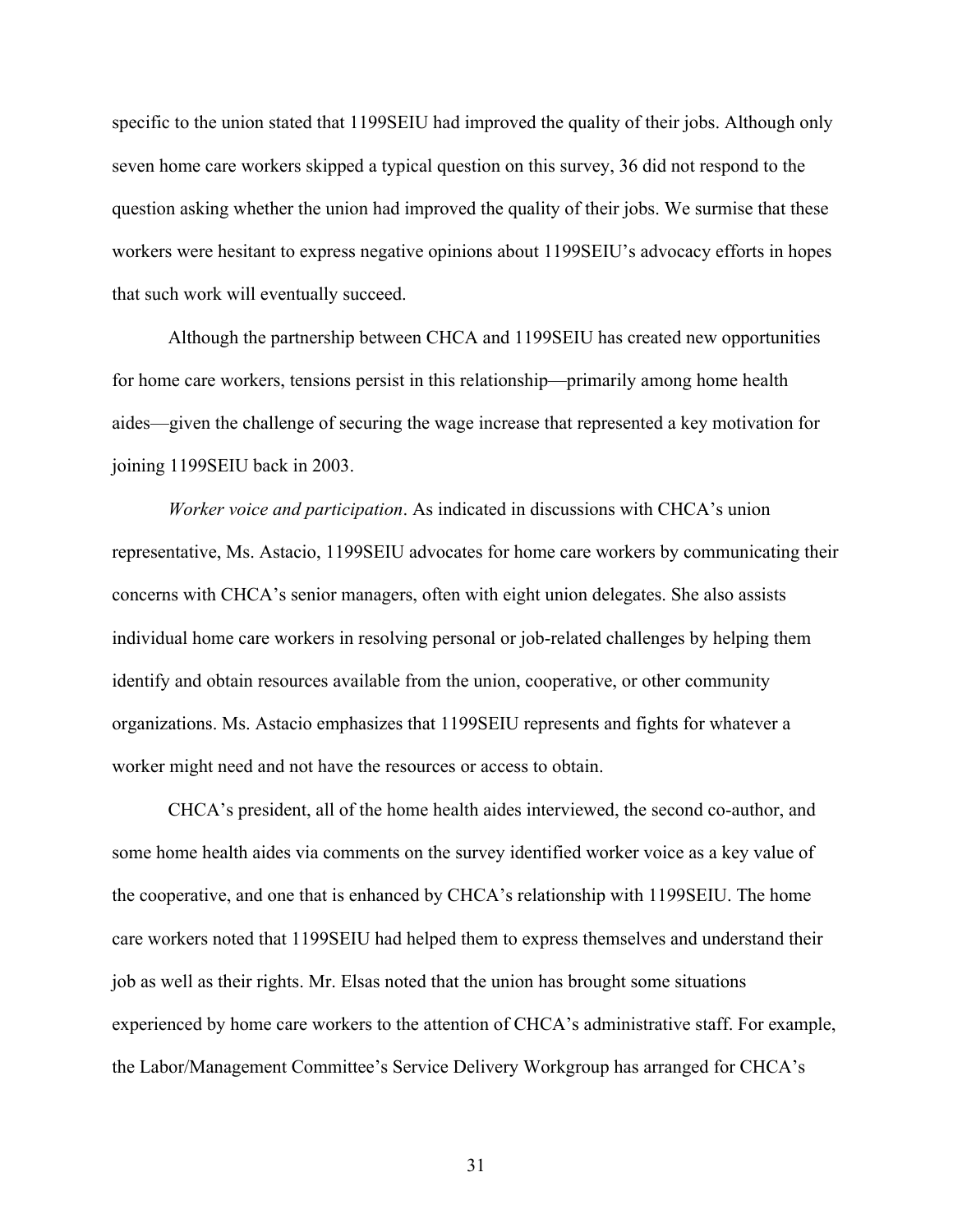coordinators to sit with an 1199SEIU union organizer for several hours each payday to hear complaints directly from home care workers about their work schedule and client assignments.

CHCA's president and the second co-author of this chapter recognized an increased level of participation by home care workers in decision-making processes resulting from 1199SEIU's work. For example, CHCA's union delegates helped defuse one key complaint among home health aides about a \$40 deposit on cell phones they were required to use in tracking their hours worked. In a scheduled meeting with CHCA's president, union delegates shared complaints by home care workers about this deposit requirement, which resulted in a policy change so that home care workers were charged \$40 only if their cell phones from CHCA were lost or stolen.

Finally, although comparable pre-union data are not available, based on the qualitative data obtained for this study, we recognize a significant probability that 1199SEIU's work with CHCA impacted the responses of home care workers. Of 257 survey respondents, 95% stated that the company provides them with the information and training needed to improve the company, 92% felt that they were kept informed of important issues, 88% indicated that CHCA's culture encourages the sharing of ideas about improving the company, 84% were satisfied with the influence they had in decisions affecting their work, and 79% felt that their ideas count on the job. In addition, despite dissatisfaction with their pay, 88% indicated that they were satisfied with their jobs, and only 19% indicated that they are likely to look hard for a job somewhere else within the next 12 months.

*Leadership development and access to continuing education opportunities.* One important finding of our analysis that has not been referenced in the literature on unionized employee-owned firms is that 1199SEIU's partnership with CHCA provided home care workers with new leadership development training and opportunities. Labor/Management Committee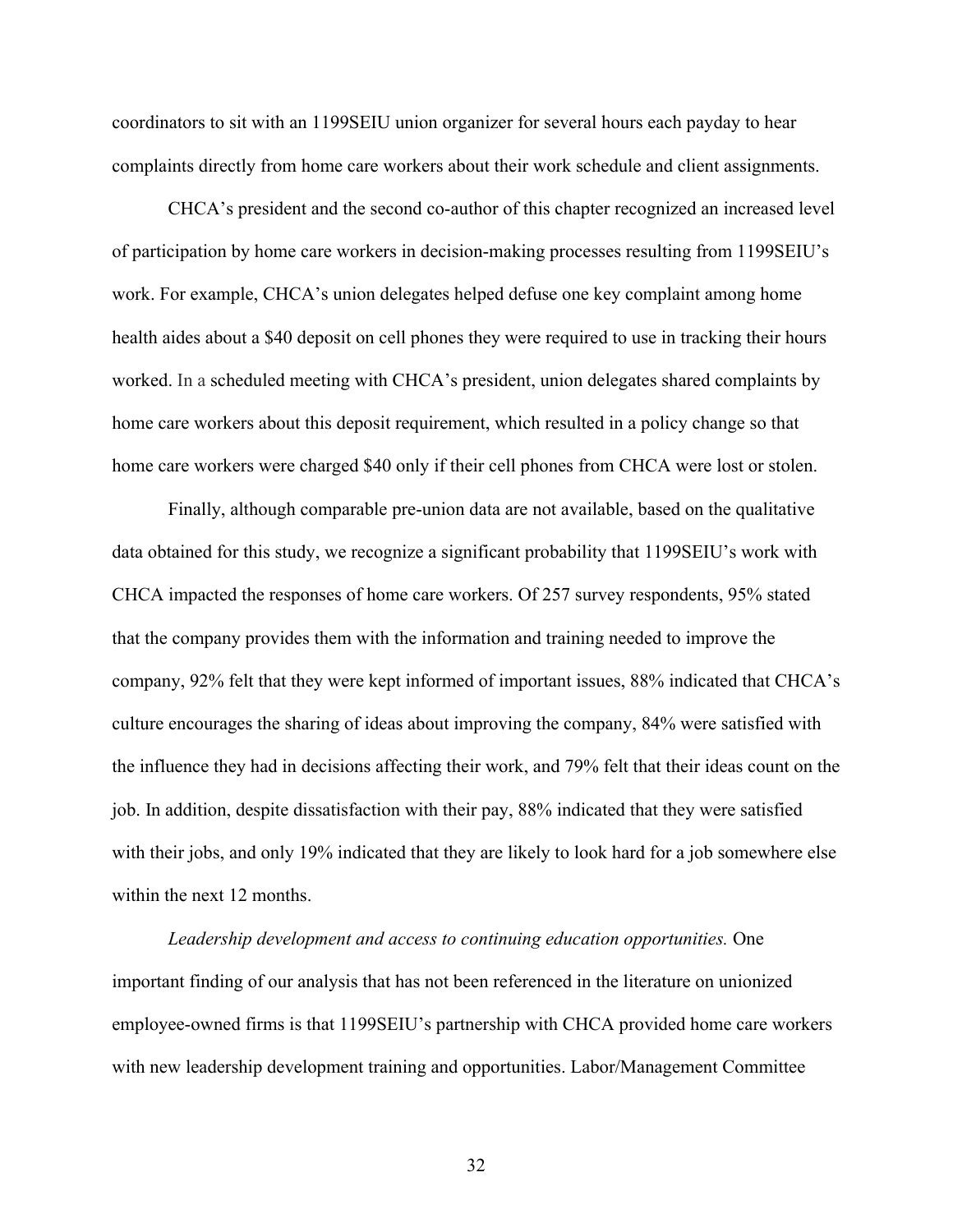members have received training on effective communication and meeting participation skills. In turn, many LMC members are now helping to disseminate key information to other CHCA home care workers. For example, members of the LMC's Communications Workgroup have organized Information Fairs to help home care workers understand key CHCA financial data (such as quarterly revenue, expenses, and profit) and to receive other financial literacy services, such as information about their 401(k) accounts, the importance of opening checking and savings accounts, and preventing identity theft. Members of the LMC's Health Care Workgroup have also communicated the importance of receiving key preventive services—such as blood pressure, cholesterol, and blood glucose screenings; tests for body mass index, vision, and hearing; and annual dental exams and mammograms—to other home care workers.

Other LMC members have begun to complete tasks that were previously fulfilled by CHCA's administrative staff members. For example, members of the LMC's Employee Morale Workgroup recently accepted a request by CHCA's president to organize a regular Breakfast with the President series to facilitate communication with home care workers that currently do not participate in organizational decision-making opportunities. Previously, this work was completed on occasion by staff from CHCA's human resources department. 1199SEIU has also encouraged many home care workers to attend rallies to learn more about and to advocate for adequate resources for publicly funded home care programs. Mike Shay of the Praxis Consulting Group, which advised CHCA and 1199SEIU on the LMC, described the Labor/Management Committee between CHCA and 1199SEIU as one of the most effective he has observed during his 30 years of work within the field of employee ownership—particularly LMC's success in developing new leaders within the union and cooperative.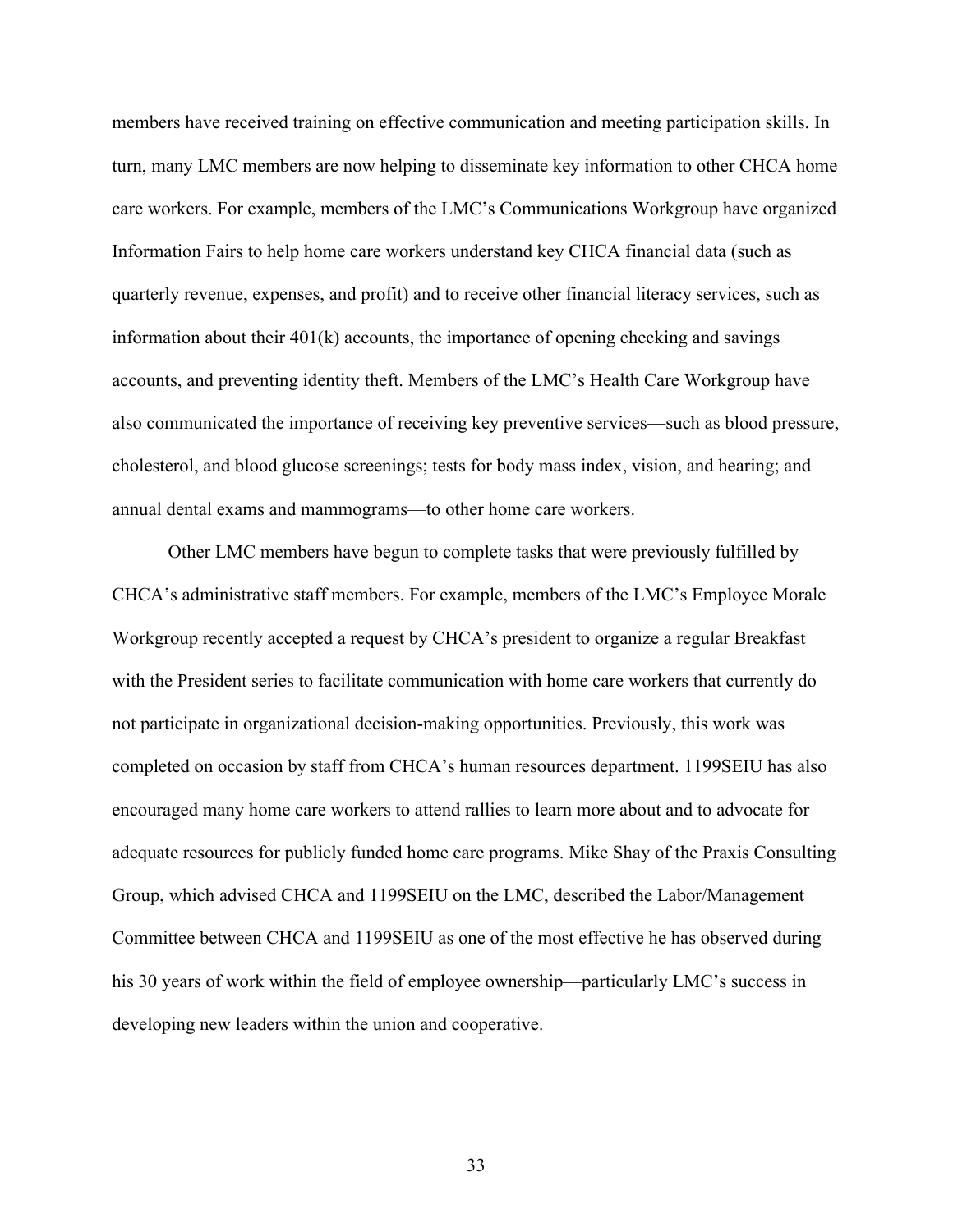Finally, 1199SEIU's education fund has also created an opportunity for some home care workers to participate in continuing education opportunities—93 in the past two years. CHCA's home care workers have used this benefit to attend the following types of classes: ESL, general equivalency degree (GED) preparation, adult basic skills, certified nursing assistant (CNA) certification, gerontology, and licensed practice nurse (LPN) training. In his interview for this study, CHCA's president noted that the cooperative could not afford to defray the cost of employee participation in collegiate or continuing education courses without partnering with 1199SEIU.

*Health insurance*. We conclude this section by describing an area of future work between CHCA and 1199SEIU, which illustrates the three key themes previously discussed: tensions, voice, and leadership development. When 1199SEIU first organized CHCA's home health aides, many preferred their Medicaid coverage to the health insurance benefit provided by a Taft-Hartley plan jointly managed by 1199SEIU and employer representatives. In 2011, many home health aides employed by CHCA will again be able to receive health insurance coverage through Medicaid and other publicly subsidized program due to a provision of the recent federal Patient Protection and Affordable Care Act. This legislation precludes health insurance plans from limiting claims to less than \$750,000 annually.

The Taft-Hartley plan managed by 1199SEIU provides CHCA's home health aides with a health insurance benefit with an annual \$6,500 limit on reimbursed health services at an approximate annual cost of \$2,000 per beneficiary. The same plan without this now-prohibited service limitation will cost CHCA approximately \$4,380 per beneficiary, each year. Therefore, CHCA will require a contribution from home care workers toward the cost of this benefit for the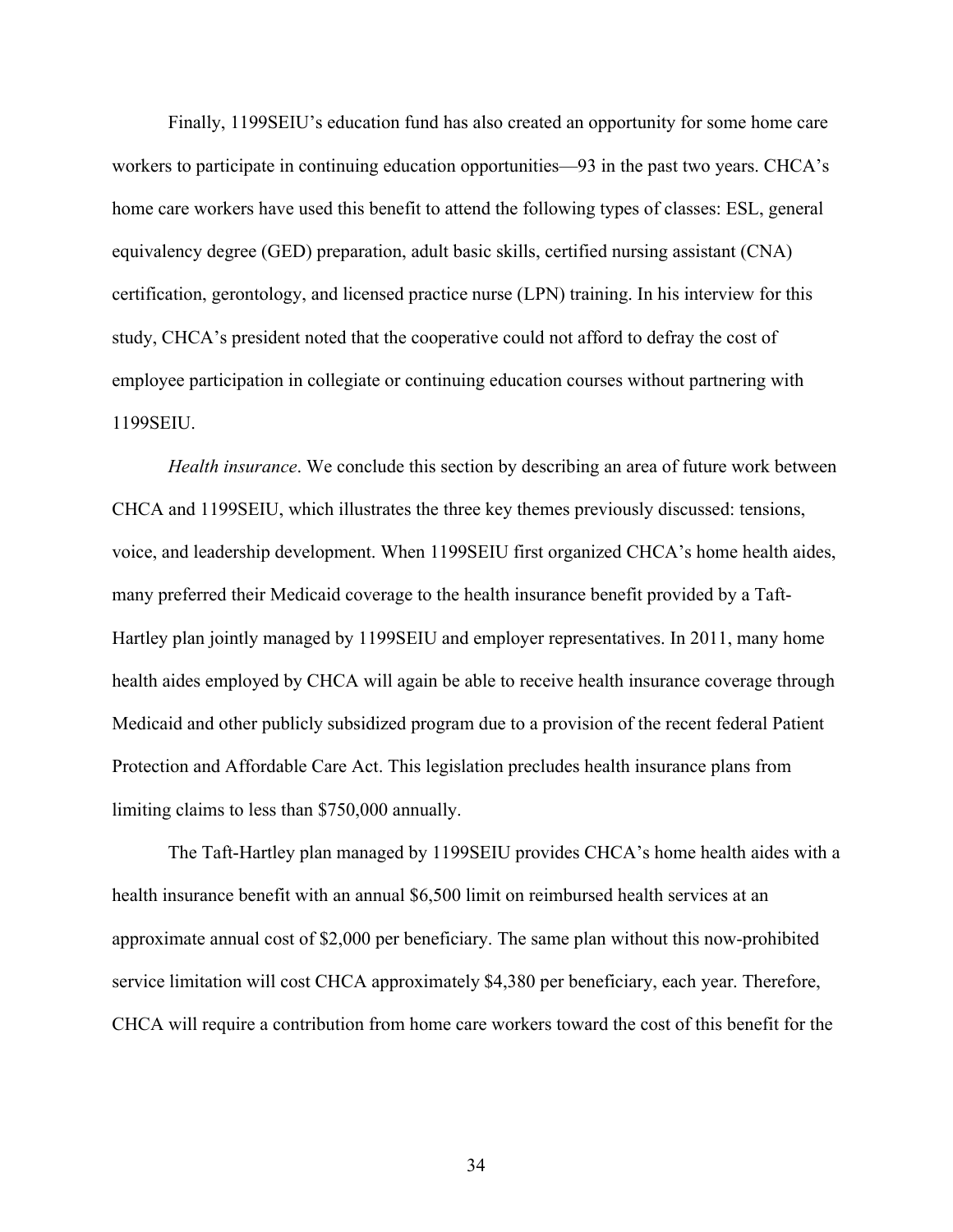first time in its history (at a rate of \$5 per week) and can afford to provide health insurance coverage to only 450 of its 1,250 home health aides.

Although CHCA and 1199SEIU will work together to help its remaining 800 home health aides obtain health coverage from Medicaid or other publicly subsidized insurance program, both organizations recognize that these changes will likely create additional tensions among home care workers. In response, CHCA and 1199SEIU have asked members of the Labor/Management Committee's Health Care Workgroup to assume a key role in explaining these changes to other home care workers as well as the reasons for these changes. Toward that end, two home care workers who serve on this workgroup attended a half-day seminar with three CHCA administrative staff members to learn more about federal health reform legislation.

### **Discussion and Conclusion**

The prior studies of employee ownership and unions identified in the first section of this chapter focused on identifying the sources of uneasy relationships between worker-owned companies and unions as well as the benefits of collaboration between such entities. In those studies, workers became owners when their companies encountered severe financial difficulties. The case of CHCA and 1199SEIU is different. CHCA has worked to provide its employees with quality jobs and a supportive work environment since its establishment in 1985. 1199SEIU also seeks quality jobs and a participative work environment for its members. Therefore, collaboration between the organizations toward common goals created an environment that increased the probability of developing an effective partnership, capable of providing home care workers with tangible benefits. Indeed, our research provides strong evidence of a cooperative relationship, although tensions were also evident.

The results of our study of the relationship between CHCA and 1199SEIU have confirmed the findings articulated by previous researchers. For example, Long's (1977) research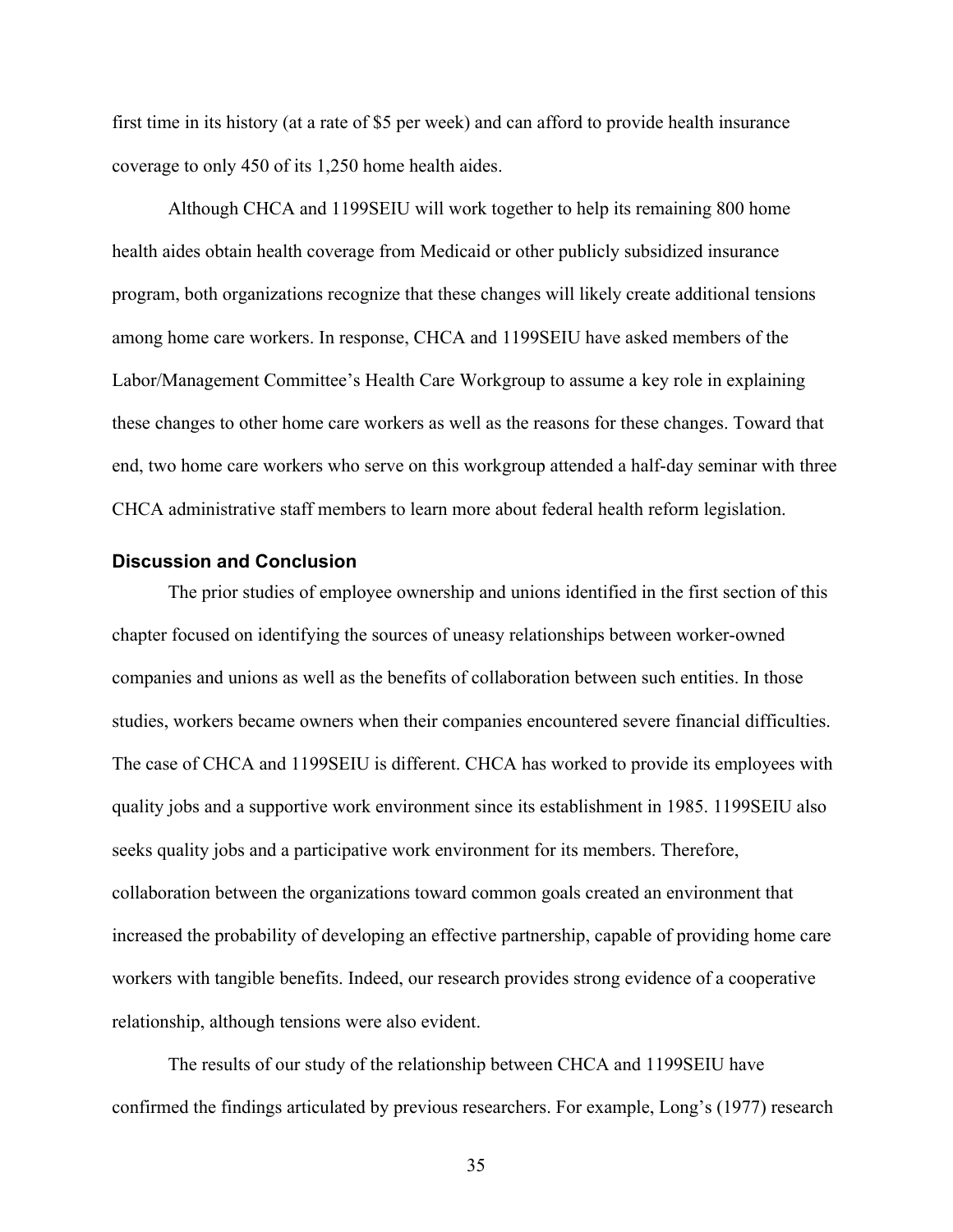identified no expected problems with divided loyalties or divergent goals; such problems were also not encountered in our study. As found by Logue and Yates (2001), the union sought unionization of businesses seeking the "high road of mutual support" such as CHCA when they began working to organize home care agencies in New York City. As indicated by CHCA's president, the decision to unionize was specific to the business environment in which the cooperative operated, which was characterized by very low wages and low levels of benefits for home health care workers. Because low wages were a key reason for partnering with the union, the particular business environment was important for considering the applicability of findings from this case study to other relationships between unions and employee-owned firms.

Additionally, Whyte and Blasi (1984), Addison and Belfield (2007), and Freeman (2007) highlighted the importance of a firm's response to the unionization of its employees. In this case study, CHCA's motivation for 1199SEIU's organizing of its home care workers, and CHCA management's open response to the union's initiatives, were key factors shaping the positive outcomes described in this chapter. Kaufman (2007) recognized that one specific purpose of unions is to enhance worker participation, and Freeman and Rogers (1999) found that workgroups and committees are important mechanisms for participation. We noted both of these outcomes in our study.

Our research has also confirmed a key assertion of Whyte and Blasi's (1984) research: Unions might be indispensable in organizing and implementing participatory programs within an employee-owned firm. The cooperative's unique motivation in viewing the unionization of its employees as a critical strategy for achieving an essential element of its mission ultimately resulted in a relationship that helped to enhance other important organizational objectives for CHCA. CHCA's objectives related to poverty alleviation represent another unique characteristic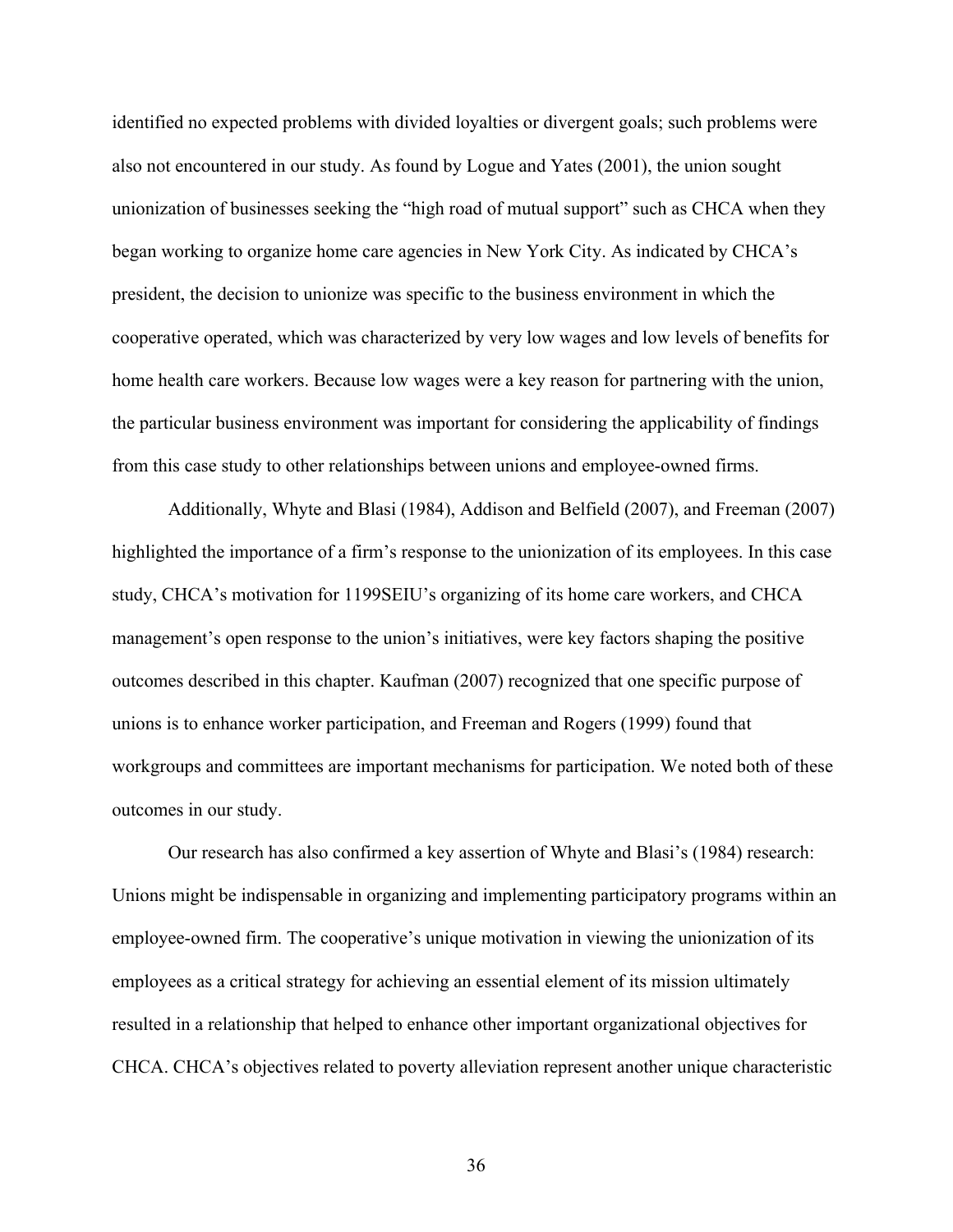of this study of a worker-owned enterprise and a union. Most studies within the field of employee ownership have not focused on the experiences of very low-wage, historically disenfranchised workers and thus have not identified the importance of even modest steps to help such employees gain access to education.

Perhaps the most important finding of our study are the strategies used by CHCA and 1199SEIU to work through initial challenges to create a successful partnership, although the two groups pursued different approaches for achieving similar goals. As referenced early in this chapter, the union organizer assigned by 1199SEIU to CHCA has devoted a significant portion of her time to building relationships with the cooperative's home care workers and encouraging their participation in organizational decision making. The creation of eight union delegate roles has complemented the eight elected worker-owners to CHCA's board of directors and effectively doubled the number of leadership opportunities available to home care workers. A new Labor/Management Committee has also enabled more home care workers to collaborate with CHCA's administrators and 1199SEIU's organizers in addressing key challenges.

The partnership between 1199SEIU and CHCA has also created new leadership development opportunities for home care workers. As mentioned earlier, during the past two years, 93 home care workers pursued continuing education and advancement opportunities paid for by the union's education fund. Additionally, LMC members have learned new skills for disseminating information to other home care workers and communicating their concerns back to administrators within CHCA and 1199SEIU. Therefore, in addition to benefits relating to cooperative ownership and involvement in decision making, we believe that 1199SEIU's unionization of CHCA's home care workers has also created opportunities for them to pursue career advancement, and hence economic mobility. Interviews with home care workers, the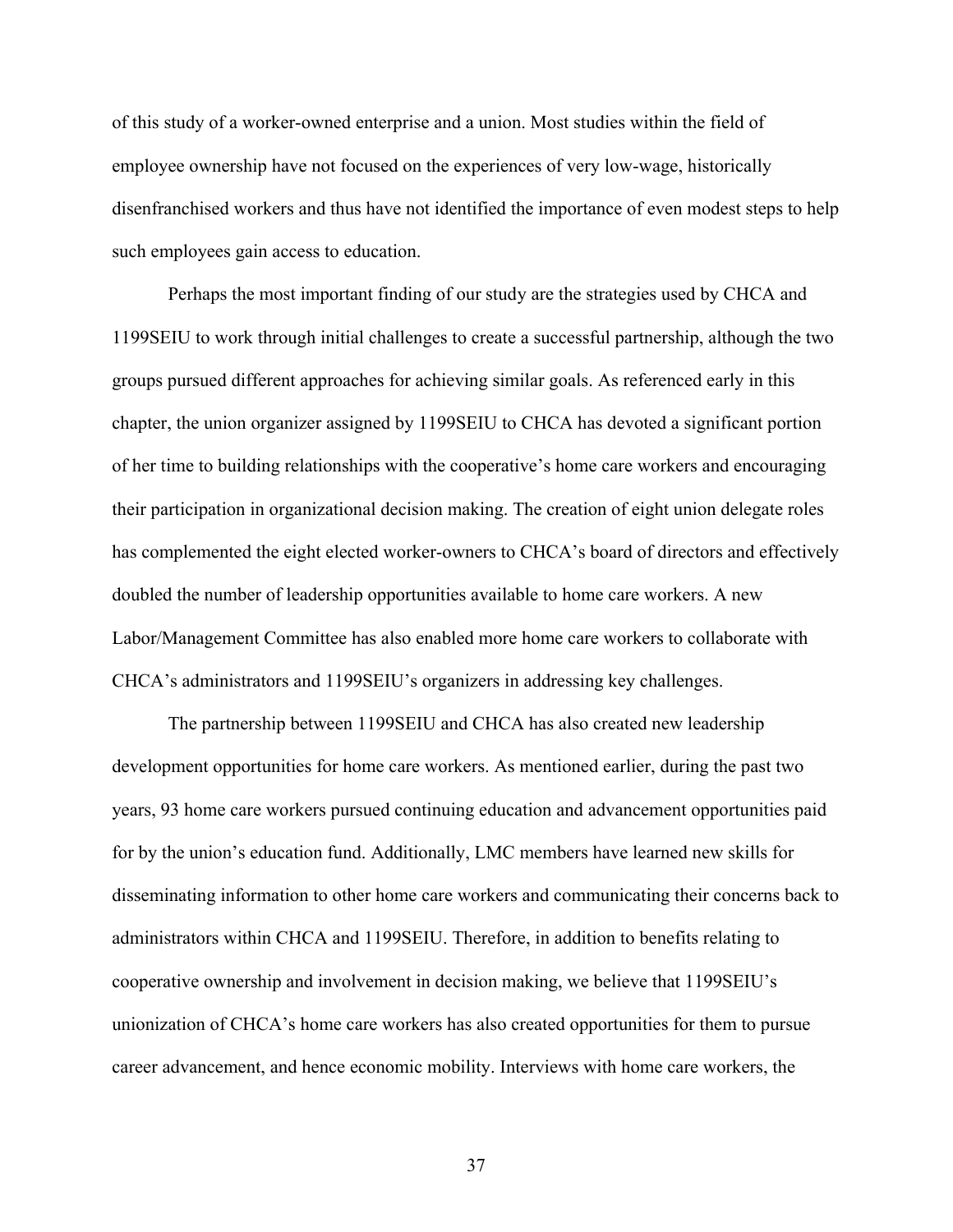union organizers, and CHCA's president have all highlighted the importance of 1199SEIU's education benefit. CHCA's president noted that the cooperative could not afford to defray the cost of its employees to complete collegiate or continuing education courses without its partnership with 1199SEIU. For the many home care workers earning less than \$8.50 per hour (excluding the value of their benefits), the cost of continuing their education represents an additional obstacle toward career advancement.

In closing, initial skepticism between CHCA and 1199SEIU has dissipated among key administrators from both organizations as they have worked together toward common goals. Our findings within an industry characterized by poor-quality jobs held by a large number of minority women suggest topics for useful future research. We highlight the importance of additional research on the potential of expanded involvement among home care workers in organizational decision making toward reducing turnover within these positions, and on the role of unions in assisting home care workers to achieve educational and occupational advancements. CHCA's success in improving the quality of its home health aide jobs—with assistance and support from 1199SEIU—highlights the potential for new collaborations between unions and employeeowned firms in addressing the quality of jobs for home health aide workers, the labor market shortages within the industry, and the quality of home care services needed by millions of elders and people with disabilities.

### **Acknowledgements**

We would like to thank the many caring home care workers at Cooperative Home Care Associates who were willing to share their time and thoughts, as well as Guadalupe Astacio, 1199SEIU's organizer to CHCA; Michael Elsas, CHCA's president; Denise Hernandez, CHCA's director of operations; and many more CHCA administrative staff for their support of this effort.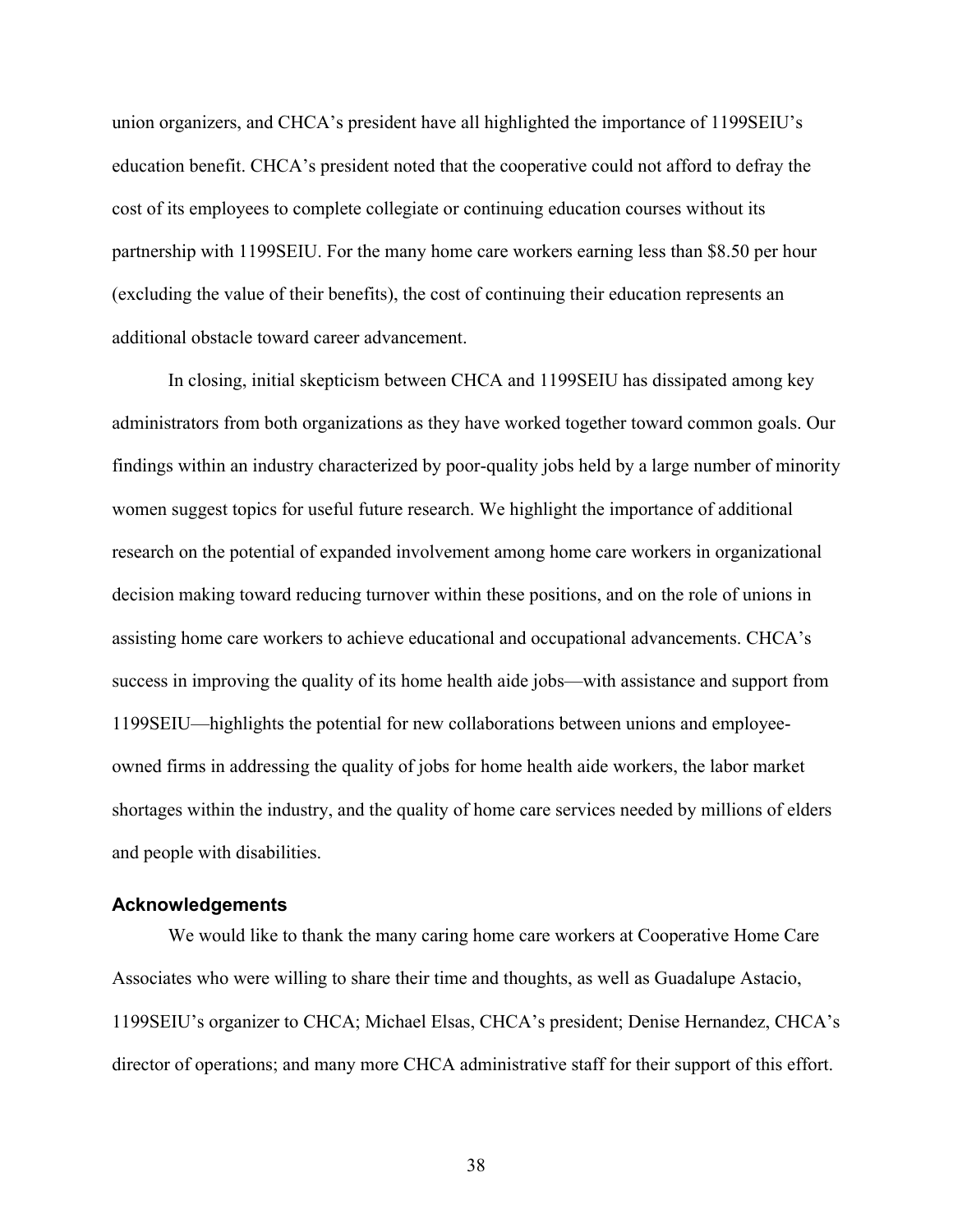## **Endnotes**

<sup>1</sup> Michael Elsas (August 2010) in a discussion with the first co-author on the relationship between workers from Cooperative Home Care Associates and their union, 199SEIU.

 $2$  The Paraprofessional Healthcare Institute (PHI), a research, policy, and training organization that works toward improving the quality of eldercare and disability services by improving the jobs of direct-care workers. < http://phinational.org/>. [September 24, 2010]

 $3$  PHI analysis of U.S. Census Bureau, Current Population Survey, 2009 Annual Social  $\&$ Economic (ASEC) Supplement, with statistical programming and data analysis provided by Carlos Figueiredo.

 $^{4}$ Ouality of working life (OWL) is a term used to refer to a conceptually broad group of working conditions including adequate and fair compensation, safe working conditions, opportunities to develop capabilities, free speech and the right to privacy, and socially relevant work. See Walton (1973).

 $<sup>5</sup>$  A high-road employer supports worker quality of life generally through, at a minimum,</sup> support for decent wages, benefits, and leave policies.

 $6$  The survey used in this study is an adaptation (for applicability to the home health aide job) of the National Bureau of Economic Research Shared Capitalism Survey (Kruse, Freeman, Blasi 2010). Our adaptation was intended to explore the dynamics of quality care in a worker cooperative compared to home care agencies structured as nonprofit and conventional for-profit conversations.

 $<sup>7</sup>$  These home health care workers may not necessarily be representative given that they</sup> were chosen because they could provide information about home health aide participation in organizational decision making and working with the union.

# **References**

- Addison, John, and Clive Belfield. 2007. "Union Voice.*"* In James T. Bennett and Bruce E. Kaufman, eds., *What Do Unions Do?: A Twenty-Year Perspective*. New Brunswick, NJ: Transaction Publishers, pp. 238–74.
- Bell, Dan. 2006. Worker-Owners and Unions: "Why Can't We Just Get Along?" *Dollars & Sense: The Magazine of Economic Justice*, September/October. <http://www.dollarsandsense.org/archives/2006/0906bell.html>. [September 24, 2010].
- Bennett, James T., and Bruce E. Kaufman. 2007. "What Do Unions Do? A Twenty-Year perspective" (preface). In James T. Bennett and Bruce E. Kaufman, eds., *What Do Unions Do?: A Twenty-Year Perspective.* New Brunswick, NJ: Transaction Publishers, pp. 1–11.
- Dresser, Laura. 2008. "Cleaning and Caring in the Home: Shared Problems? Shared Possibilities?" In Annette Bernhardt, Heather Boushey, Laura Dresser, and Chris Tilly, eds., *The Gloves-Off Economy: Workplace Standards at the Bottom of America's Labor Market*. Champaign, IL: Labor and Employment Relations Association, pp. 111–35.
- Freeman, Richard B. 2007. "What Do Unions Do? The 2004 M-Brane Stringtwister Edition." In James T. Bennett and Bruce E. Kaufman, eds., *What Do Unions Do?: A Twenty-Year Perspective*. New Brunswick, NJ: Transaction Publishers, pp. 607–36.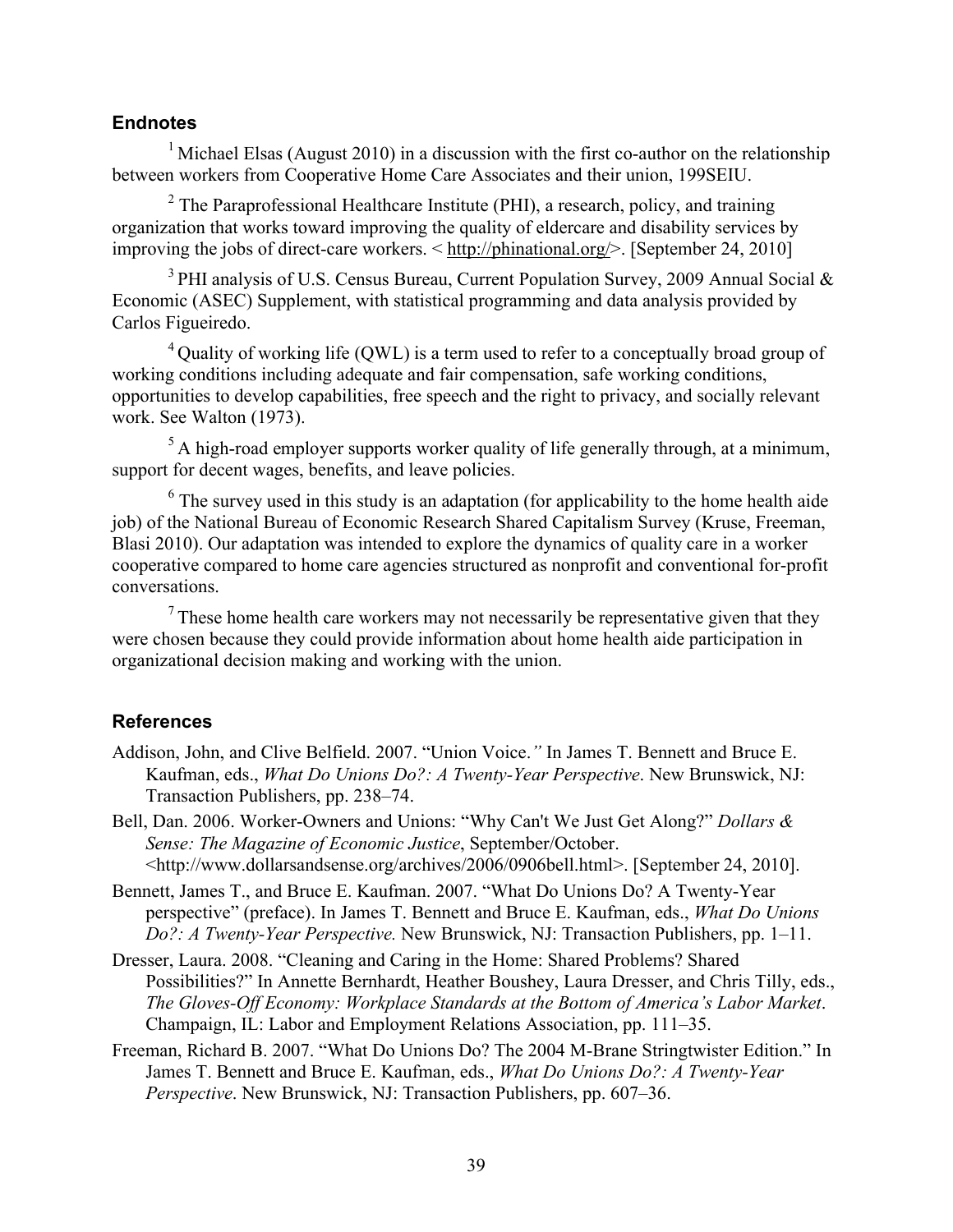- Inserra, A., M. Conway, and J. Rodat. 2002. *The Cooperative Home Care Associates: A Case Study of a Sectoral Employment Development Approach*. Queenstown, MD: The Aspen **Institute**
- Kinsella, Kevin, and Wan He. 2009. *An Aging World: 2008, U.S. Census Bureau, International Population Reports*. P95/09-1. Washington, DC: U.S. Government Printing Office.
- Kaufman, Bruce E. 2007. "What Unions Do: Insights from Economic Theory." In James T. Bennett and Bruce E. Kaufman, eds., *What Do Unions Do?: A Twenty-Year Perspective.*  New Brunswick, NJ: Transaction Publishers, pp. 12–45.
- Kruse, Douglas, and Joseph R. Blasi. 1995. *Employee Ownership, Employee Attitudes, and Firm Performance*. NBER Working Paper No. W5277. New Brunswick, NJ: Rutgers School of Management and Labor Relations.
- Kruse, Douglas L., Richard B. Freeman, and Joseph R. Blasi. 2010. "Introduction." In Douglas L. Kruse, Richard B. Freeman, and Joseph R. Blasi, eds., *Shared Capitalism at Work: Employee Ownership, Profit and Gain Sharing, and Broad-Based Stock Options*. Chicago: National Bureau of Economic Research, pp. 1–37.
- Logue, John, and Jacquelyn Yates. 2001. *The Real World of Employee Ownership.* Ithaca, NY: ILR Press.
- Walton, Richard. 1973. "Quality of Work Life: What Is It?" *Sloan Management Review,* Vol. 15, no. 1, pp. 11–21.
- Whyte, William F., and Joseph R. Blasi. 1984. "Employee Ownership and the Future of Unions." *Annals of the American Academy of Political and Social Science*, Vol. 473, pp. 128–40.

TABLE 1

Topics and Sources of Data Regarding CHCA–1199SEIU Collaboration.